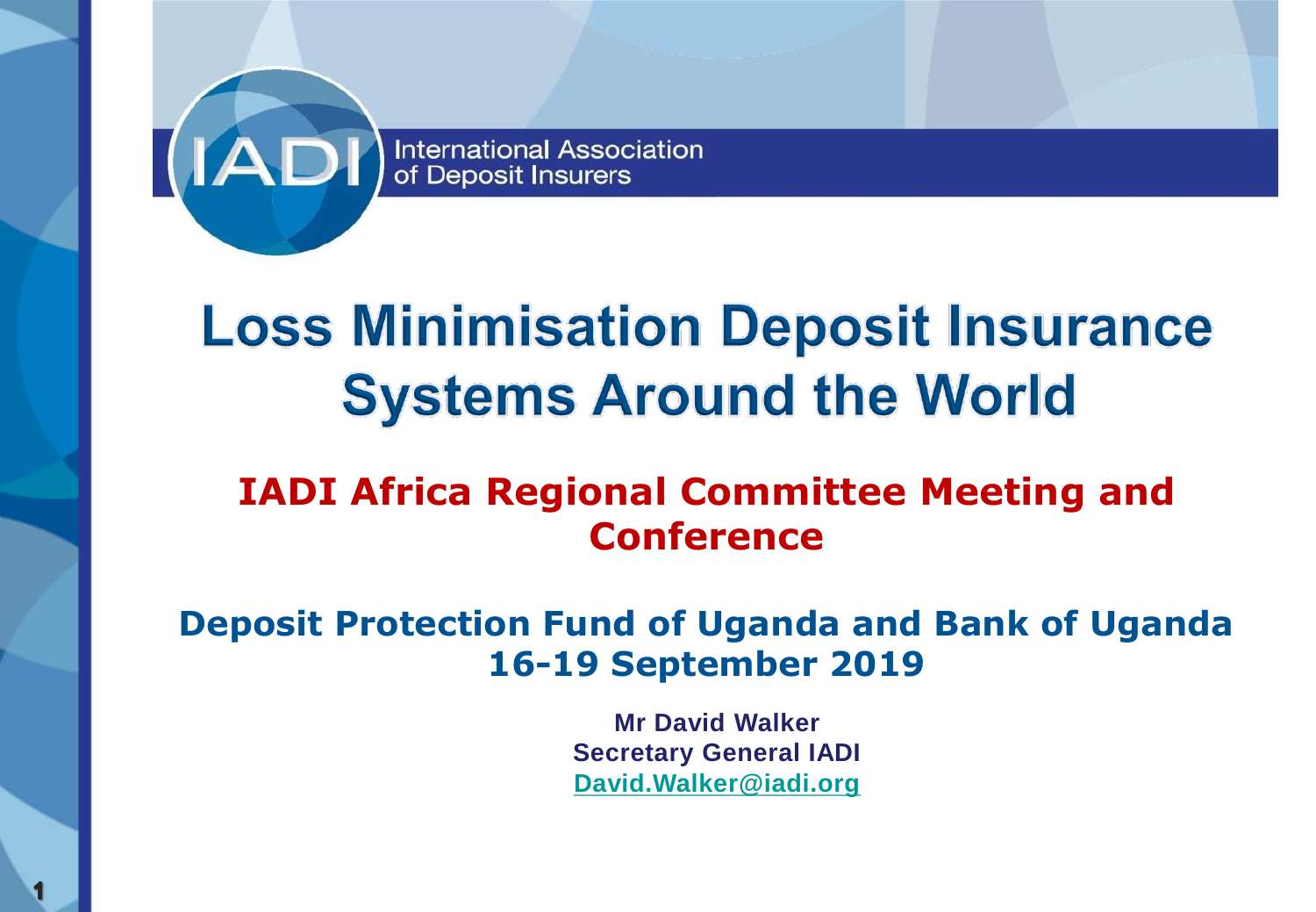

# **Presentation Overview**

- What is a Loss Minimising Deposit Insurance System?
- Loss Minimisers around the world
- Case study Canada Deposit Insurance Corporation
- Success factors for loss minimisers

2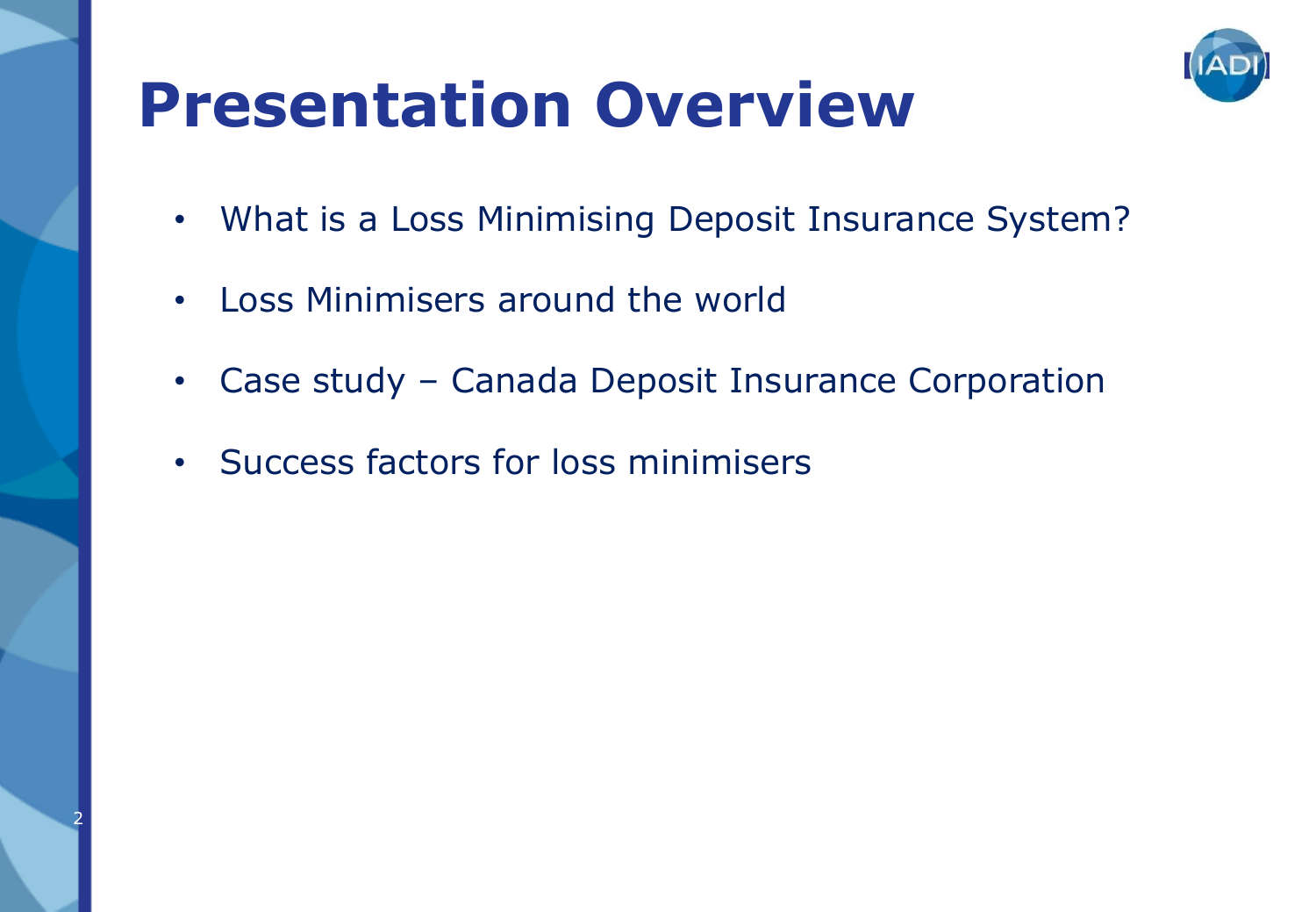

# **Definitions**

The "**Mandate**" of the deposit insurer refers to the set of official instructions describing its roles and responsibilities. There is no single mandate or set of mandates suitable for all deposit insurers. Mandates can range from narrow "pay box" systems to those with extensive responsibilities. These can be broadly classified into four categories:

a. A **"pay box"** mandate, where the deposit insurer is only responsible for the reimbursement of insured deposits;

b. A **"pay box plus"** mandate, where the deposit insurer has additional responsibilities, such as certain resolution functions (e.g. financial support);

c. A **"loss minimiser"** mandate, where the insurer actively engages in a selection from a range of least-cost resolution strategies; and

d. A **"risk minimiser"** mandate, where the insurer has comprehensive risk minimisation functions that include risk assessment/management, a full suite of early intervention and resolution powers, and in some cases prudential oversight responsibilities.

#### **Note:**

A **"Least-cost Resolution"** is a procedure that requires the resolution authority to implement the resolution option, including liquidation of the failed Bank, that is least costly to the resolution authority, the financial system or the Deposit Insurance System.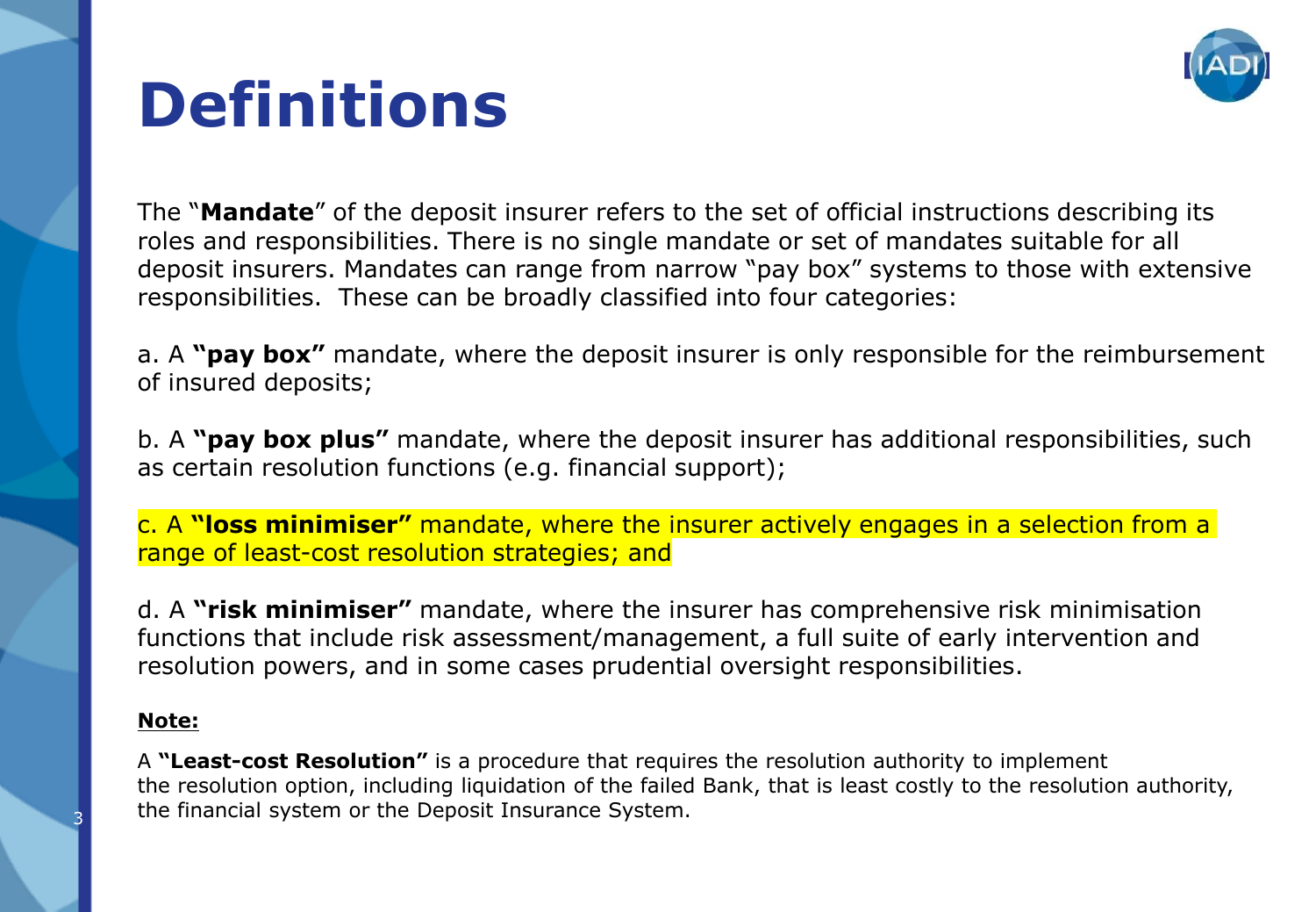## **Core Principle 2: Mandate and Powers**



#### **Core Principle 2 – MANDATE AND POWERS**

The mandate and powers of the deposit insurer should support the public policy objectives and be clearly defined and formally specified in legislation.

#### *Essential Criteria*

4

*1. The mandate and powers of the deposit insurer are formally and clearly specified in legislation, and are consistent with stated public policy objectives.* 

*2. The mandate clarifies the roles and responsibilities of the deposit insurer and is aligned with the mandates of other safety-net participants.* 

*3. The powers of the deposit insurer support its mandate and enable the deposit insurer to fulfil its roles and responsibilities.*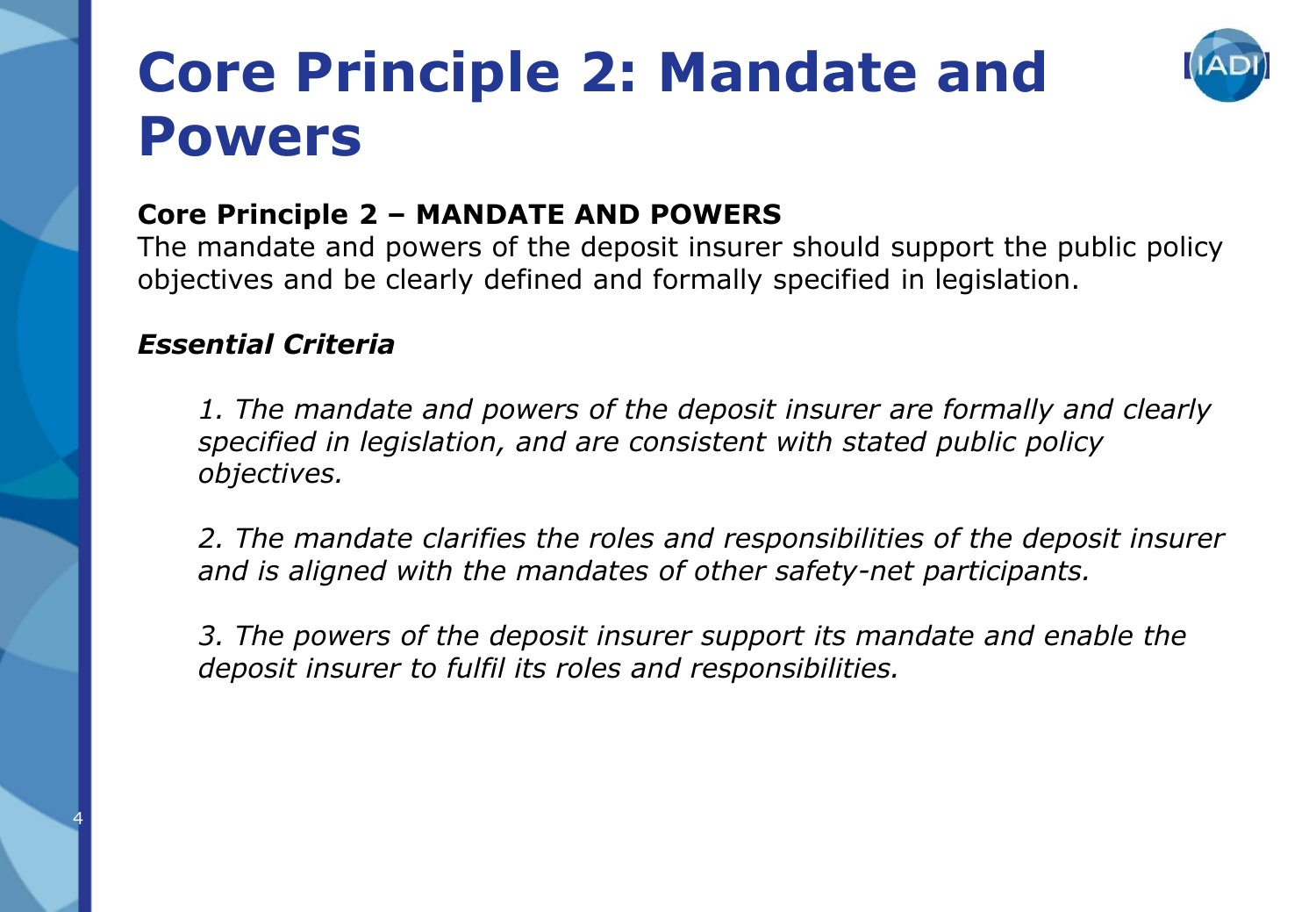

*4. The powers of the deposit insurer include, but are not limited to:* 

- *a. assessing and collecting premiums, levies or other charges;*
- *b. transferring deposits to another bank;*
- *c. reimbursing insured depositors;*

*d. obtaining directly from banks timely, accurate and comprehensive information necessary to fulfil its mandate;* 

*e. receiving and sharing timely, accurate and comprehensive information within the safety-net, and with applicable safety-net participants in other jurisdictions;* 

*f. compelling banks to comply with their legally enforceable obligations to the deposit insurer (e.g. provide access to depositor information), or requesting that another safety-net participant do so on behalf of the deposit insurer;* 

- *g. setting operating budgets, policies, systems and practices; and*
- *h. entering into contracts.*

5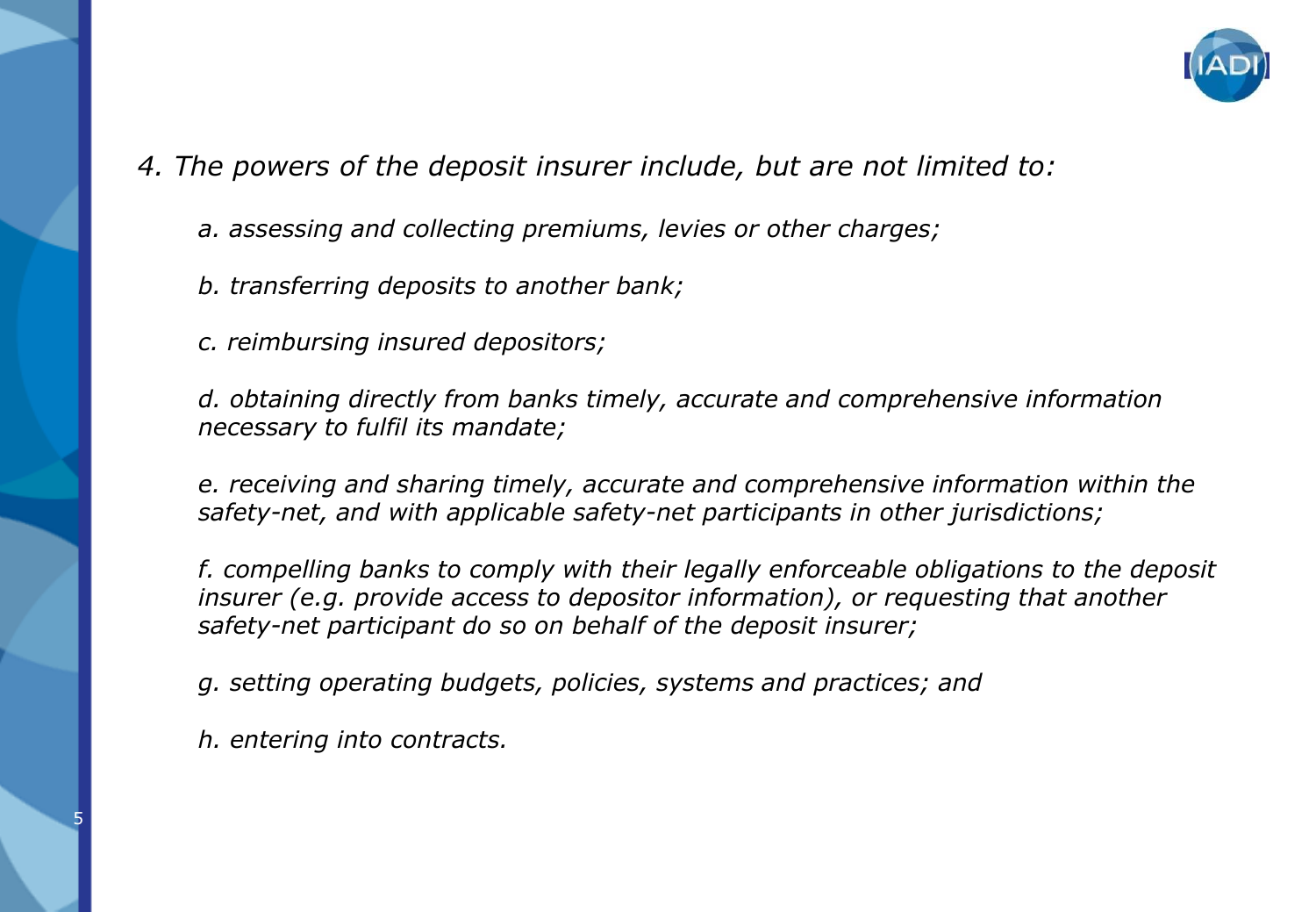### **Deposit Insurance Systems around the World – Loss Minimisers**



IADI's 2018 global survey of deposit insurance and financial safety net frameworks received responses from 135 deposit insurers. Key highlights are:

#### **Mandates of Deposit Insurers (DIs)**

- —Approximately 32% of DIs are assigned a "**pay box**" mandate focusing only on payouts.
- —Approximately 40% of DIs have a "**pay box plus**" mandate, which typically include resolution functions (e.g. financial support and purchase and assumption powers).
- —About 28% function as "**loss- or risk-minimisers**" acting as resolution authorities and in some cases conducting supervision.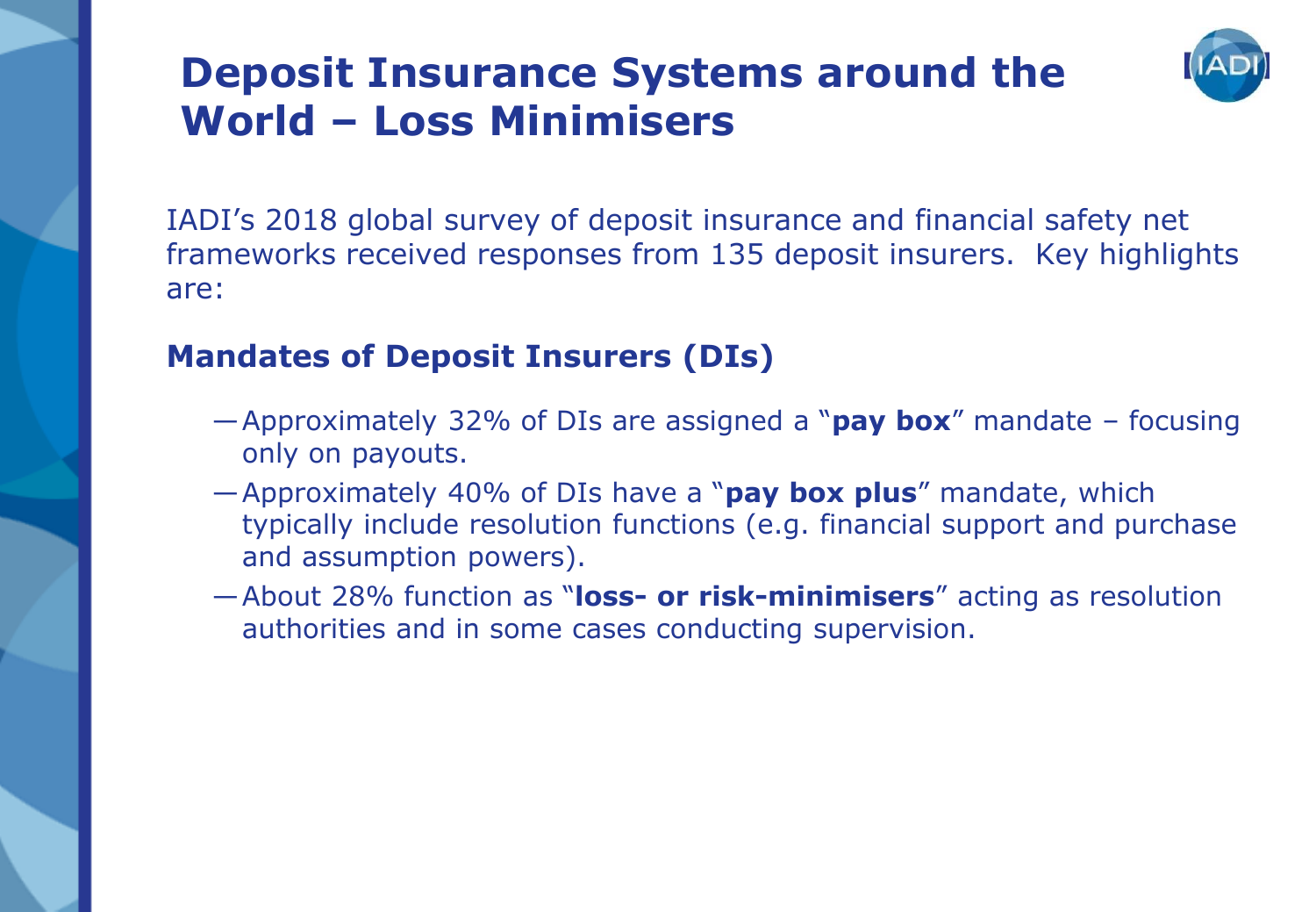### **LOSS MINIMISERS AROUND THE WORLD (by jurisdiction)**



| <b>LOSS MINIMISER</b>     |                            |
|---------------------------|----------------------------|
| Canada                    | (CDIC, federal/provincial  |
| Canada (Nova Scotia)      | (Provincial Credit Unions) |
| Colombia                  | (Fogafin)                  |
| Croatia                   | (DIA)                      |
| France                    | (FGD                       |
| Indonesia                 | (IDIC                      |
| <b>Italy</b>              | FITD)                      |
| Jamaica                   | (JDIC)                     |
| Japan                     | (DICJ                      |
| <b>Mexico</b>             | (IPAB)                     |
| Paraguay                  | (Central Bank)             |
| Poland                    | (BGF)                      |
| <b>Russian Federation</b> | [DIA]                      |
| Turkey                    | SDIF)                      |
| <b>Ukraine</b>            |                            |
| Uruguay                   | $\mathsf{COPAB}^n$         |

Canada (CDIC, federal/provincial banks) Colombia (Fogafin) Croatia (DIA) France Research (New York Canada Canada Canada Canada Canada Canada Canada Canada Canada Canada Canada Canada C Indonesia (IDIC) Italy (FITD) Jamaica <u>(JDIC)</u> (FGD) (FITD)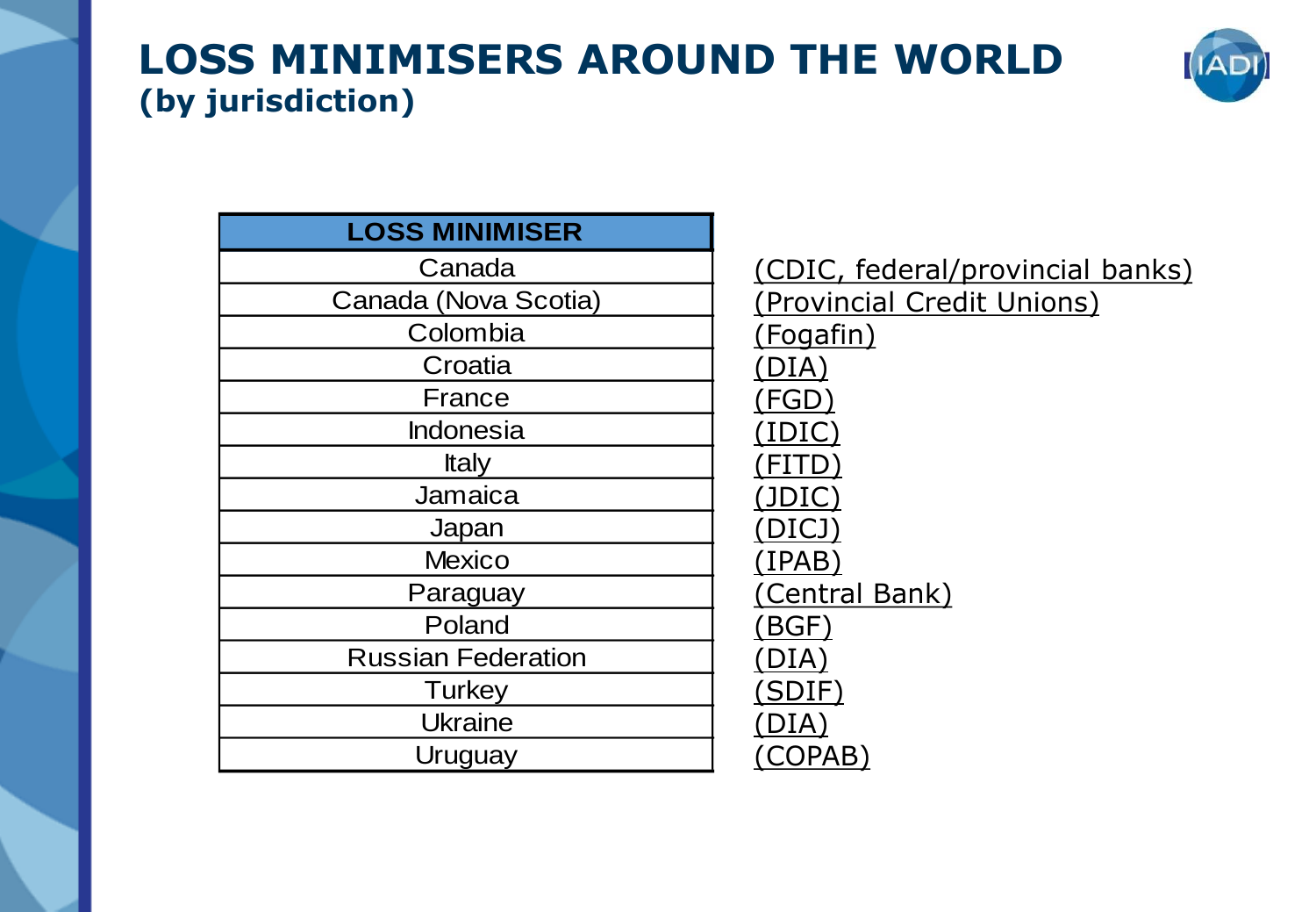### **EVOLUTION OF LOSS MINIMISATION MANDATES:** 2011-2018





**System mandates over time** 

Source: IADI Annual Survey



Mandate by region, 2018

Pay-box Pay-box plus Loss Minimiser Risk Minimiser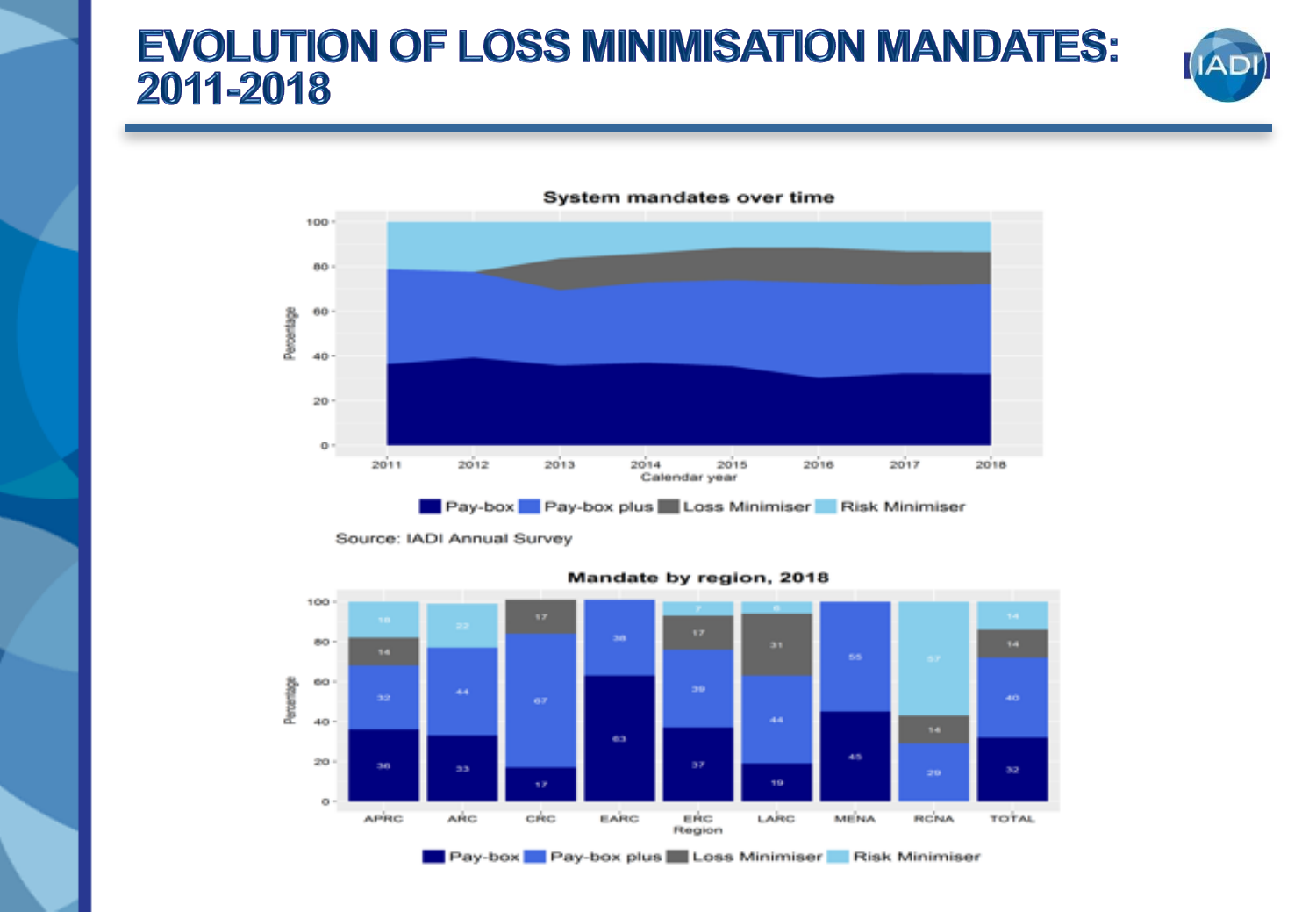### **Loss Minimiser Example: Canada Deposit Insurance Corporation (CDIC)**



❑ CDIC established by an Act of Parliament in 1967 to insure depositors against loss in member banks, trust /loan companies, cooperative credit associations & federal credit unions.

❑ CDIC's statutory objects are to:

- provide insurance against loss of deposits;
- promote and otherwise contribute to financial stability; and
- pursue its objects for the benefit of depositors and in such a manner as to minimize CDIC's exposure to loss unless otherwise directed by the Governor-in-Council.

❑ CDIC:

- Is a Crown corporation governed by a Board of Directors;
- **E** insures deposits up to CDN 100k per depositor per account;
- has 85 member institutions with CDN 792 billion in insured deposits;
- has an ex-ante fund of CDN 5 billion funded by a differential premium system; and
- has a current borrowing authority of CDN 23 billion.

**Note:** CDIC may seek an exemption from, or could be directed to act without consideration for minimization of its exposure to loss object, where the situation might have an adverse impact on the stability of the financial system in Canada or public confidence in that stability. Source: CDIC Annual Report: 2018/19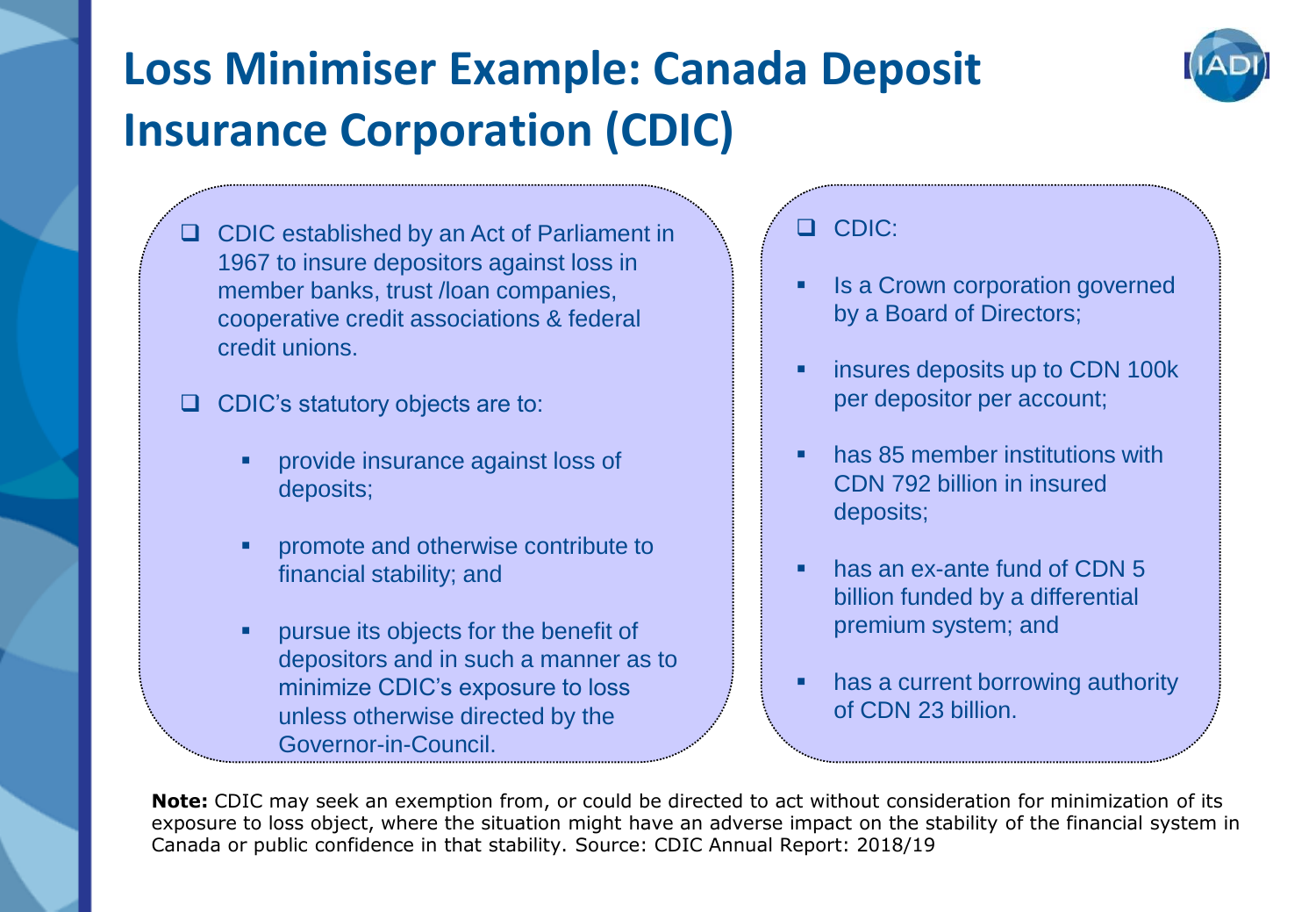

### **Deposit insurance in practice: overview of CDIC in managing bank risk**

#### • CDIC is a **"loss minimising"** deposit insurer provided with:

- —a "minimize exposure to loss object";
- —risk assessment and intervention powers; and
- —a full suite of resolution tools (including tools to resolve Canada's Global Systemically Important Bank (G-SIB) and 5 domestic SIBs.
- CDIC started as a **"pay-box plus"** in 1967 and was given additional resolution powers making it a "**loss minimizer"**  in 1987.
- Between 2009-18 additional resolution powers were added to make CDIC the "**DSIB resolution authority"**.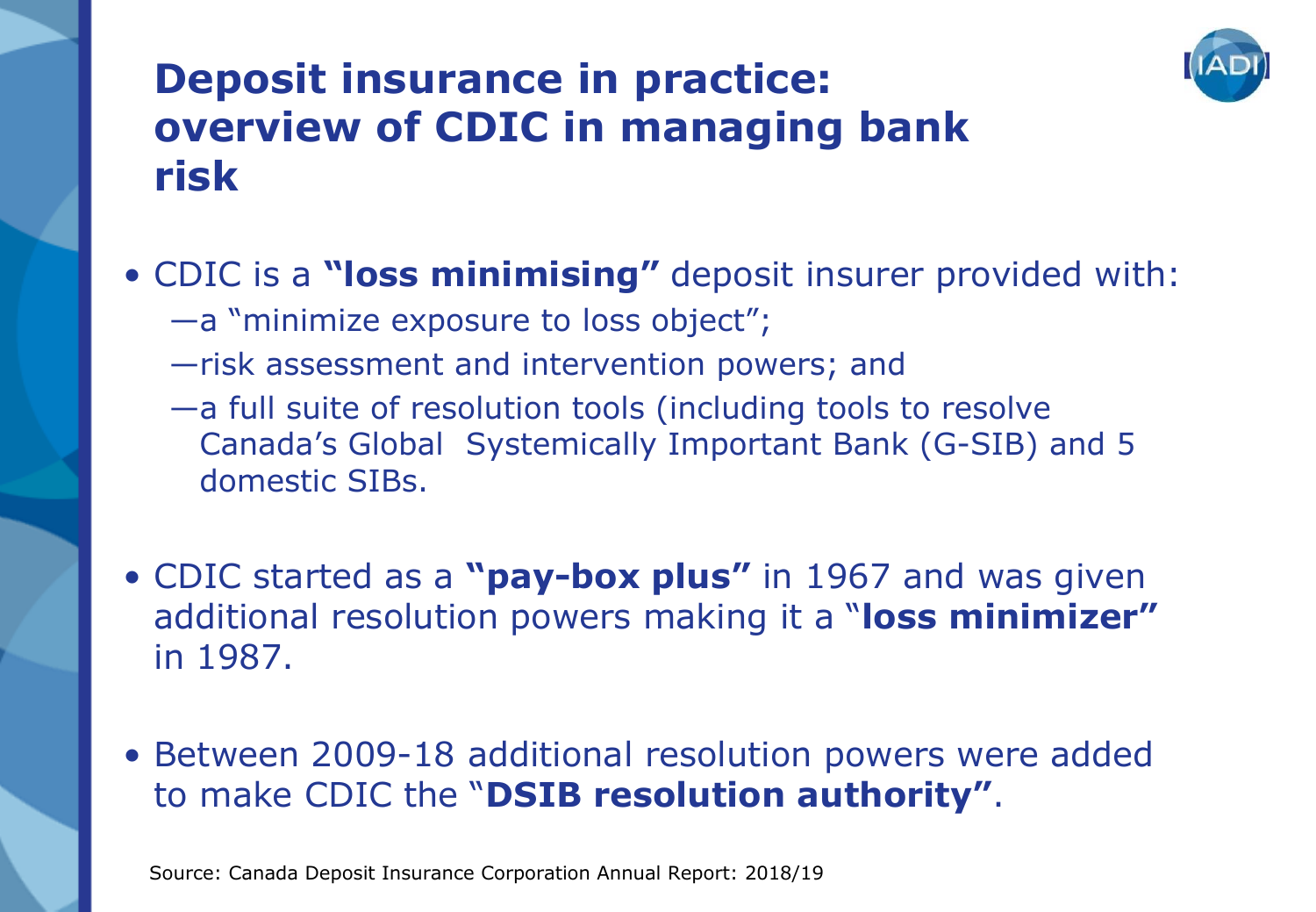### **Evolution of CDIC loss minimizing resolution toolkit**



| 1967                                                                                                                                                                             | 1967                                                                                              | 1992*                                                                                                                                        | 1996                                                                                                                                                                                        | 2009                                                                                                                                                                                                                                     | 2010-2015                                                                                                                                                                                                                                                                                                                                 | 2016*                                                                                                                                                                                                                                                                                                                   |
|----------------------------------------------------------------------------------------------------------------------------------------------------------------------------------|---------------------------------------------------------------------------------------------------|----------------------------------------------------------------------------------------------------------------------------------------------|---------------------------------------------------------------------------------------------------------------------------------------------------------------------------------------------|------------------------------------------------------------------------------------------------------------------------------------------------------------------------------------------------------------------------------------------|-------------------------------------------------------------------------------------------------------------------------------------------------------------------------------------------------------------------------------------------------------------------------------------------------------------------------------------------|-------------------------------------------------------------------------------------------------------------------------------------------------------------------------------------------------------------------------------------------------------------------------------------------------------------------------|
| <b>Payout of</b><br><b>Deposit</b><br><b>Insurance</b><br><b>Payment of</b><br>➤<br>insurance<br>on eligible<br>deposits<br>held by a<br>failed<br>member<br>institution<br>(MI) | Assisted<br><b>Transaction</b><br>Ability to<br>➤<br>make or<br>guarantee<br>loans or<br>advances | Recapitalization<br>$\blacktriangleright$<br>Acquisition of<br>equity, with<br>consent of MI<br>(*Ownership restrictions<br>amended in 2009) | Financial<br>Institution<br>Restructuring<br>≻<br>Forced<br>sale of<br>shares or<br>assets held<br>by CDIC,<br>with<br>possible<br>restructuri<br>ng, to<br>imminent<br>acquirer<br>('FIRP) | <b>Bridge</b><br><b>Institution</b><br><b>Ability to</b><br>$\blacktriangle$<br>transfer<br>selected<br>"good"<br>assets and<br>critical<br>services,<br>with all<br><i>insured</i><br>deposits, to<br>new MI<br>owned by<br><b>CDIC</b> | <b>Various</b><br><b>Powers</b><br>$\blacktriangleright$<br><b>Ability</b><br>(conditional)<br>to share<br>information<br>with DIs and<br><b>RAs resulted</b><br>in MOUs with<br>key<br><b>regulators</b><br>$\blacktriangleright$<br><b>Deposit Data</b><br>requirements<br>$\blacktriangleright$<br>Government<br>systemic<br>over-ride | <b>Open Bank &amp;</b><br><b>Bail-in</b><br>(DSIBs only)<br>$\blacktriangle$<br><b>Ability to</b><br>take<br>temporary<br>control of<br>shares or<br><b>business</b><br>$\blacktriangleright$<br><b>Conversion</b><br>of eligible<br>liabilities to<br>equity<br>(*Bail-in power -<br>currently pending<br>regulations) |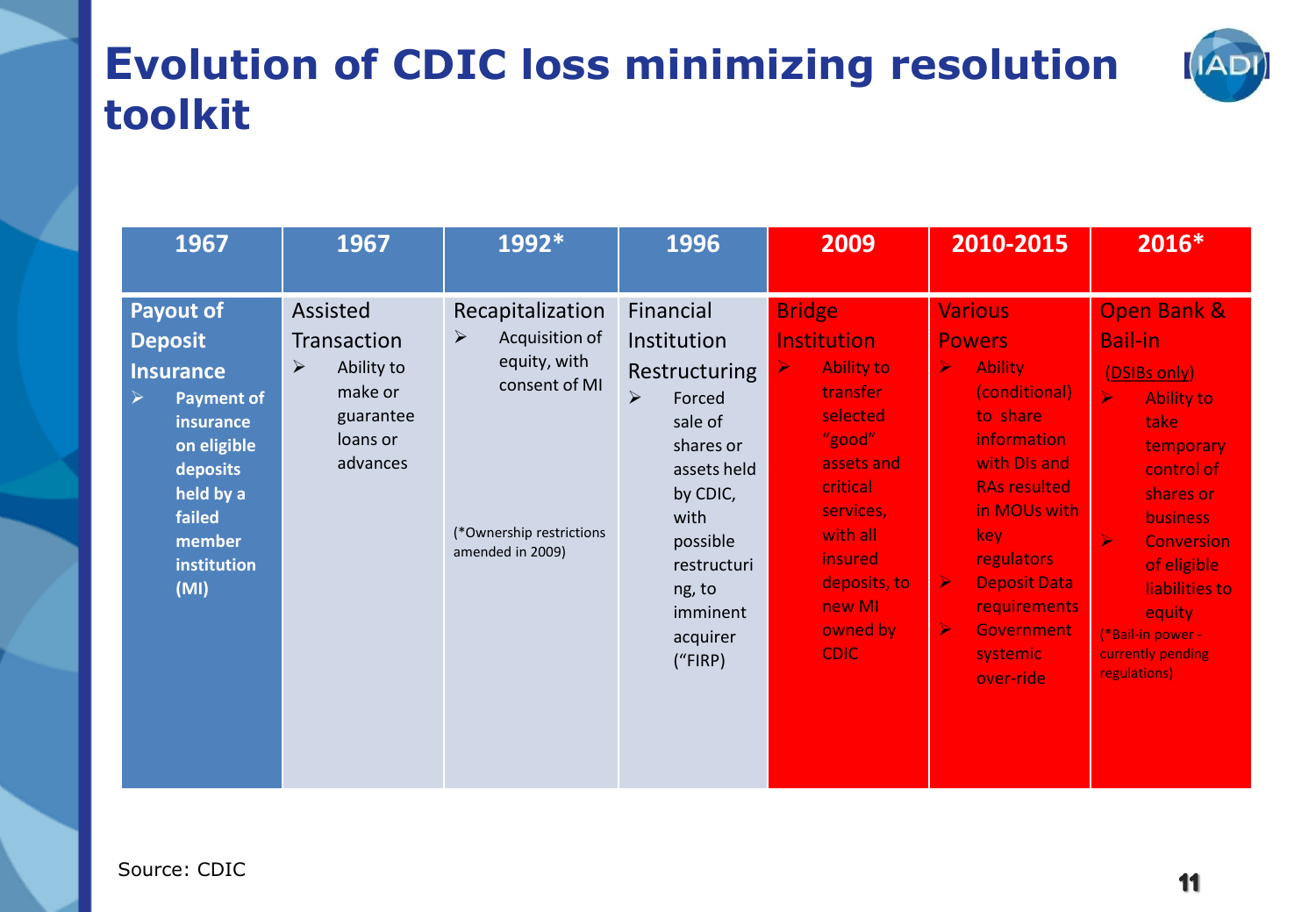### **CDIC's role within Canada's financial system safety net**

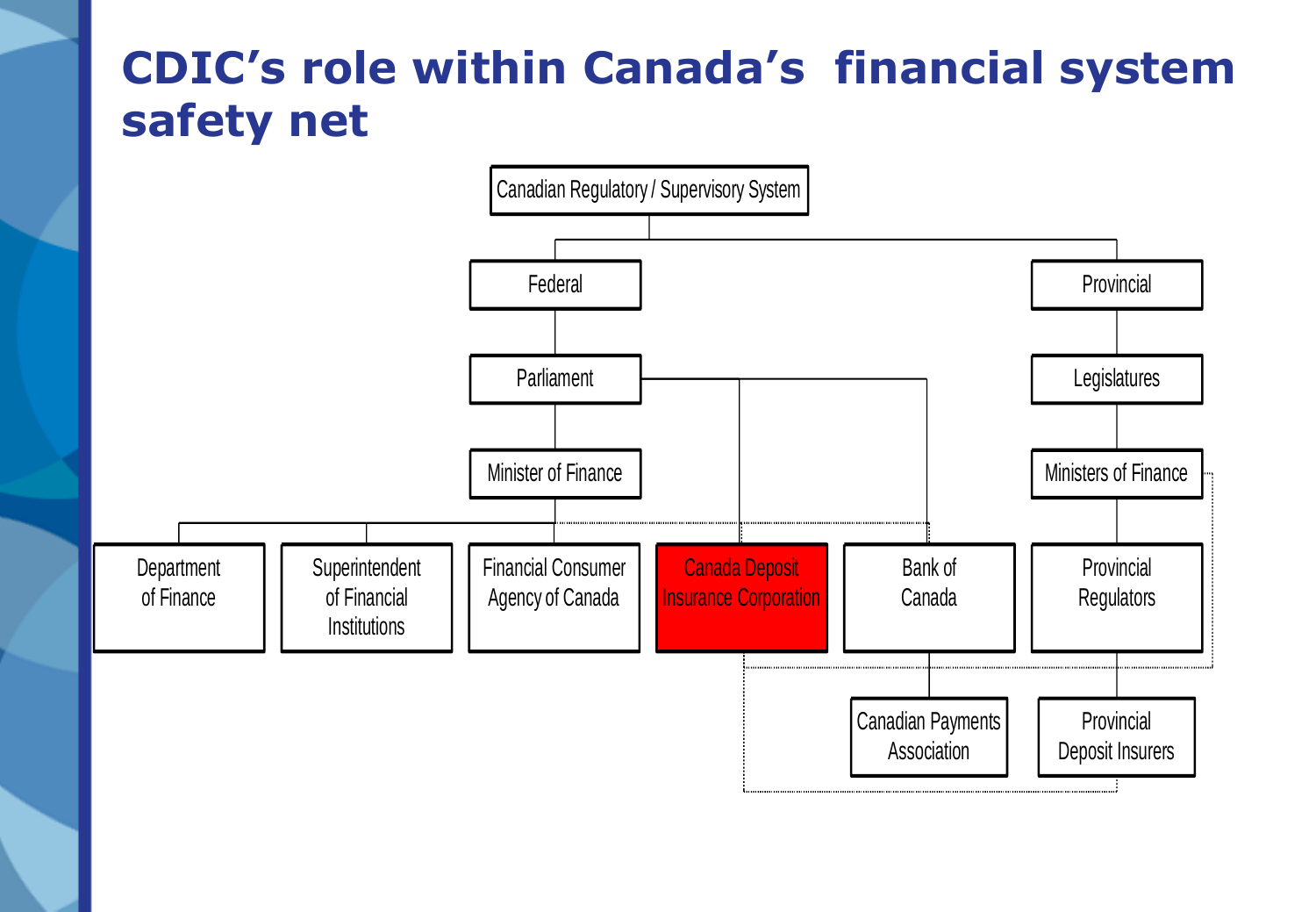### **Governance, domestic information sharing and coordination**



13

- CDIC Board of Directors
- 11 members: Independent Chair, Governor of Central Bank, Head Supervisor and their Assistant, Deputy MoF, Financial Consumer Agency Head, and 5 private-sector directors

#### **Key information sharing and coordination mechanisms:**

- Financial Institution Supervisory Committee (FISC)
- Senior Advisory Committee (SAC)
- OSFI-CDIC "Guide to Intervention for Federal Financial Institutions"
- OSFI-CDIC Strategic Alliance Agreement
- Regular staff meetings between CDIC and OSFI

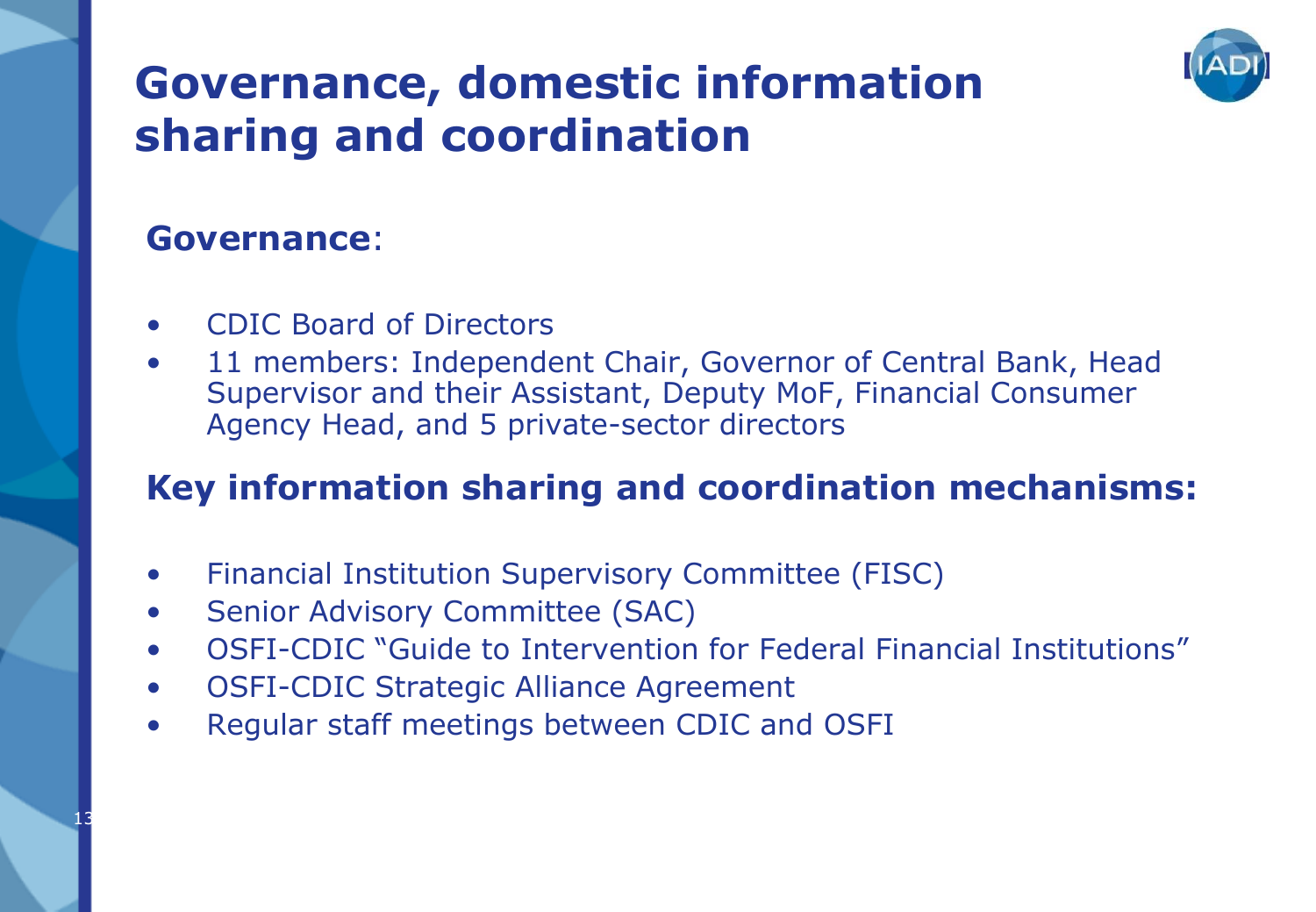

# **Membership and coverage**

- 85 member institutions (e.g. banks, trust and loan companies, foreign bank subsidiaries, federal credit unions)
- D-SIBs comprise almost 90% of CDIC's insured deposit base
- CDIC heads a G-SIB Crisis Management Group (CMG) for the Royal Bank of Canada -- and is a member of the Honk Kong Shanghai Bank (HSBC) CMG.

### **Coverage is CAD \$100,000 per depositor per member institution**

Individual savings and chequing accounts

14

- Term deposits and guaranteed investment certificates
- Separate coverage also provided for registered accounts (e.g. retirement accounts, joint and trust accounts, mortgage accounts etc.)
- Deposits must be booked in Canada (but foreign currency deposits are now covered).

Source: Canada Deposit Insurance Corporation Annual Report: 2018/19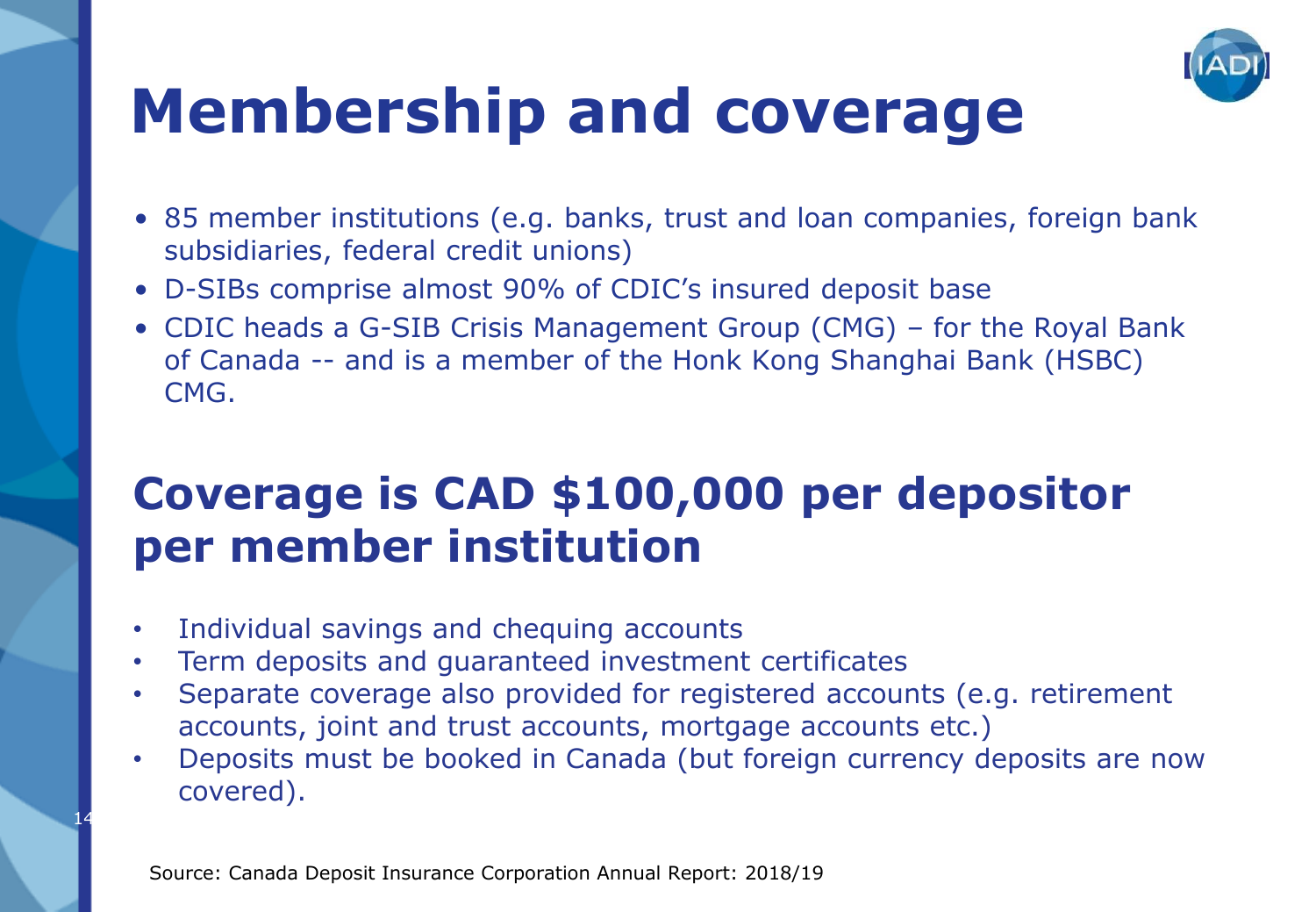## **Risk assessment**



#### • **Setting the terms and conditions of membership**

- —Policy of Deposit Insurance
- —CDIC By-laws
- **Working closely with the supervisor to monitor and assess member risk:**
	- —Receive supervisory examination results for all members
	- —Perform off-site risk assessment

#### • **Actively managing exposure to higher risk members**

—E.g. through undertakings, preparatory and special exams, terminating membership

#### • **Utilize CDIC's "off-site" risk assessment system**

- —Risk Assessment Reports
- —CDIC Watchlist
- —Annual Membership Review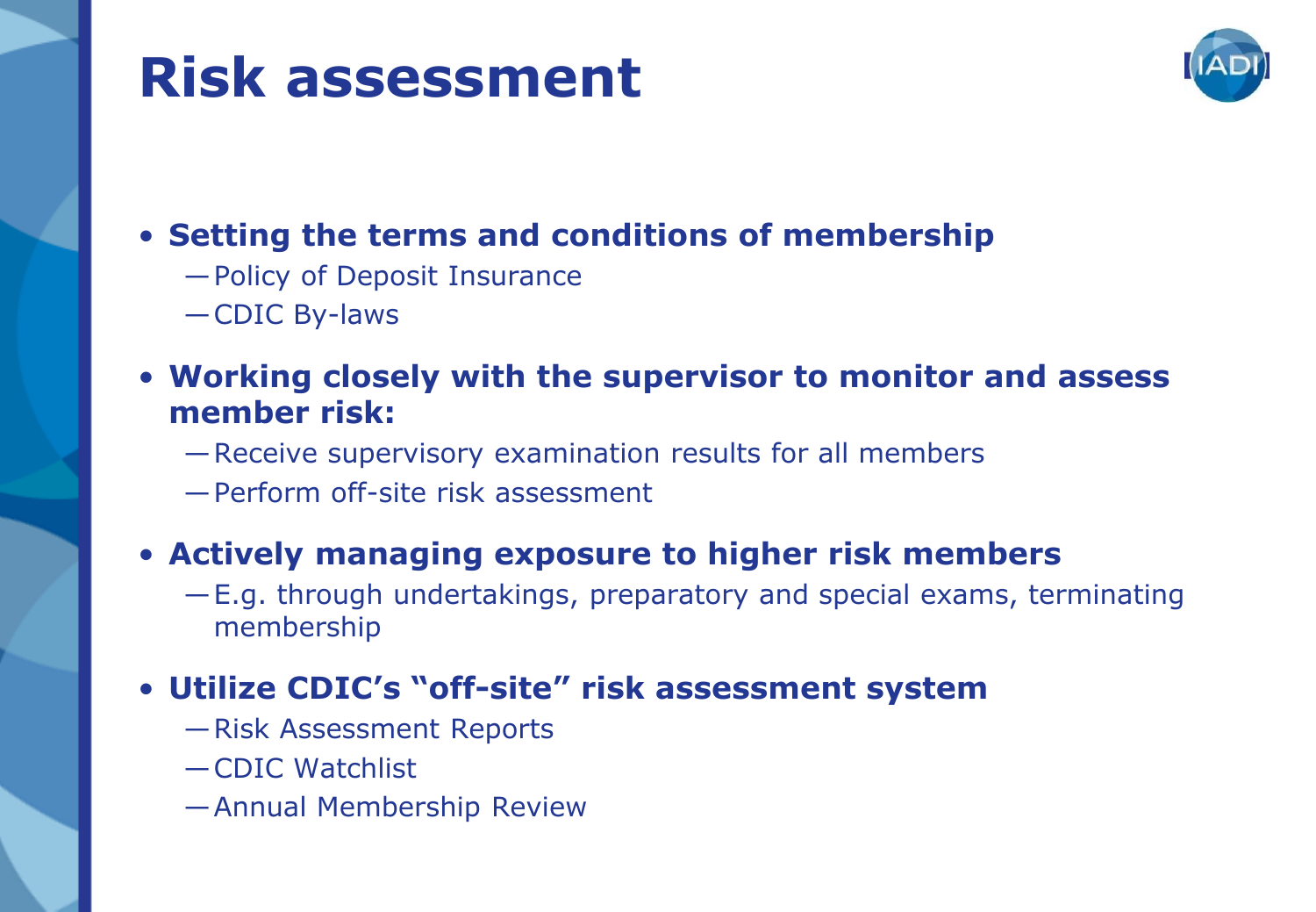

# **Failure resolution**

- **CDIC has dealt with 43 member institution failures since 1967 involving C\$ 24 billion in protected deposits**
- Failure definition based on **"non-viability"**  determination by the supervisor.
- Supervisor takes control of a failed bank and typically initiates a **"winding-up"**. But, CDIC also has the power to initiate closure.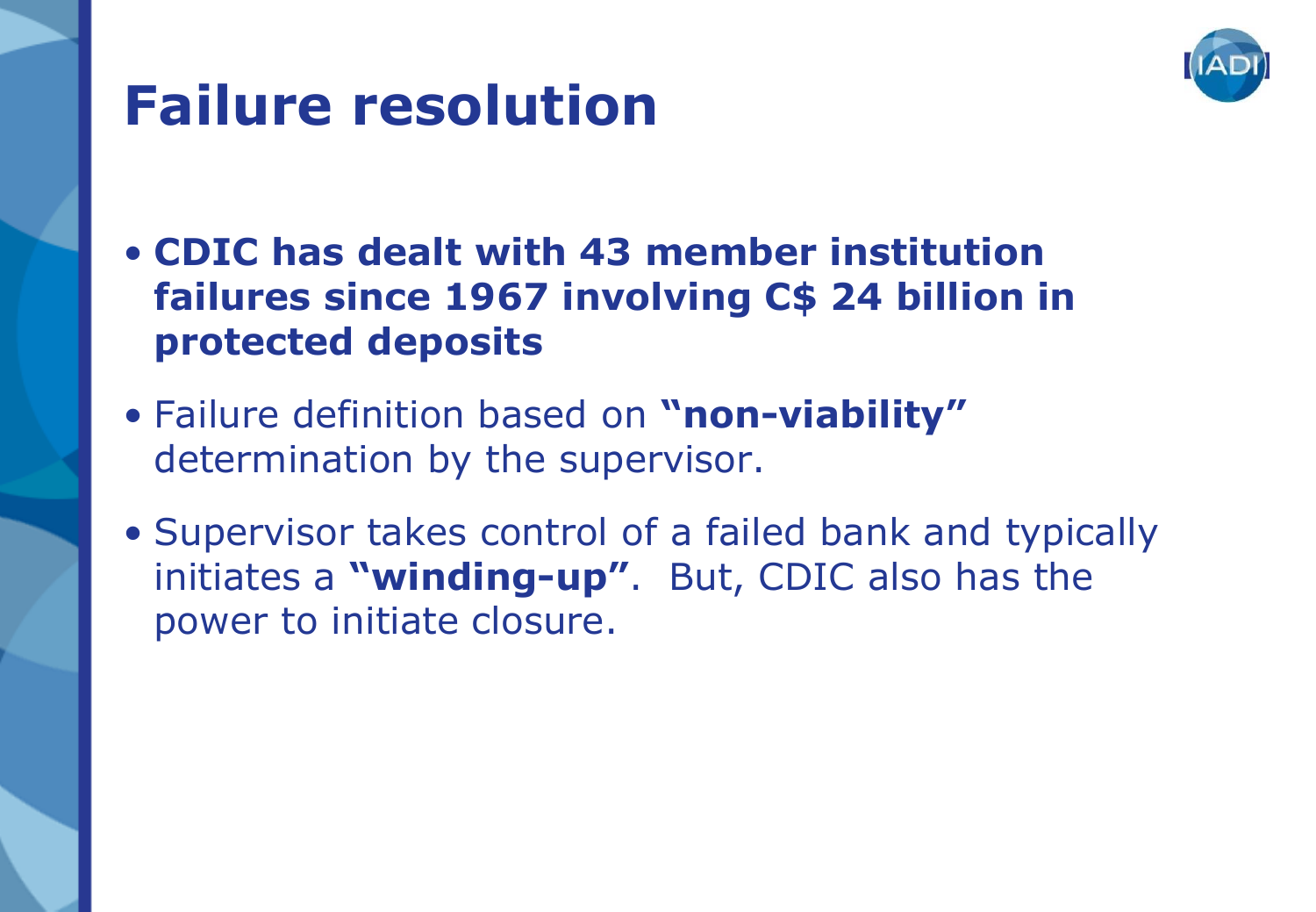# **Key resolution tools**



#### ▪ **Intervening in the affairs of failing members which can include:**

- 1) Liquidation and Payout of Insured Depositors
- 2) Assisted Transaction (e.g. Purchase and Assumption)/ Restructuring
- 3) Bridge Institution
- 4) Temporary Ownership (Financial Institution Restructuring Provision and enhancements - FIRP)
- 5) Bank recapitalization and conversion ("Bail-in") regime for SIBs
	- Supplements other regulatory initiatives, including non-viability contingent capital, DSIB surcharges and enhanced supervision (including resolution planning).
	- The regime applies to future issuance of long-term debt
		- Senior debt would be converted to shares
		- All deposit liabilities would be excluded from bail-in
		- Regime would be compliant with Financial Stability Board TLAC standard
		- Compensation provisions included

17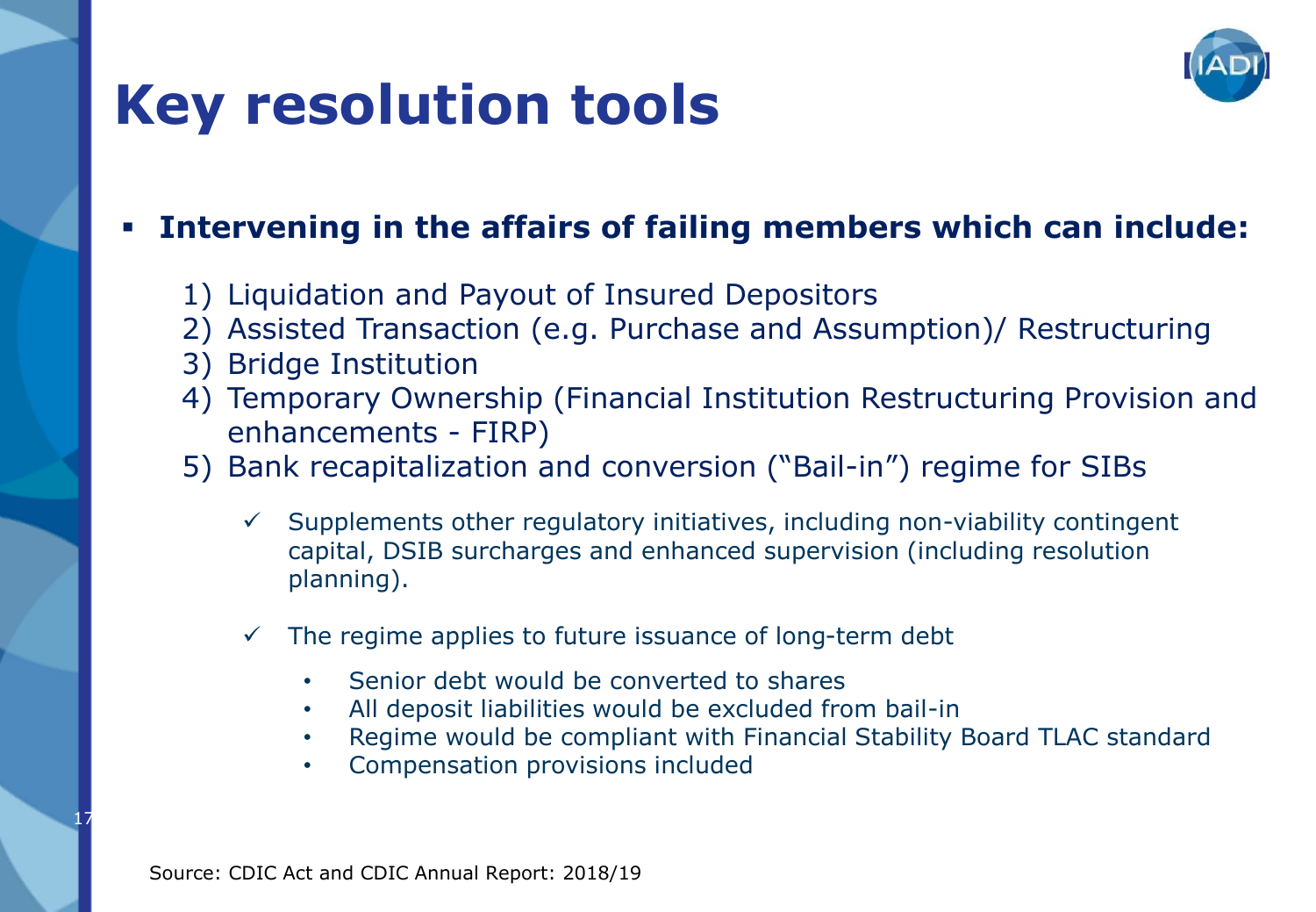

### **OSFI-CDIC Guide to Intervention**

- **Jointly developed by OSFI and CDIC**
- **Intervention measures by OSFI and CDIC become more intrusive as failure becomes more likely**
	- —**Stage 0:** No Problems
	- —**Stage 1:** Early Warning
	- —**Stage 2:** Risk to Financial Viability
	- —**Stage 3:** Future Financial Viability in Serious Doubt
	- —**Stage 4:** Failure Imminent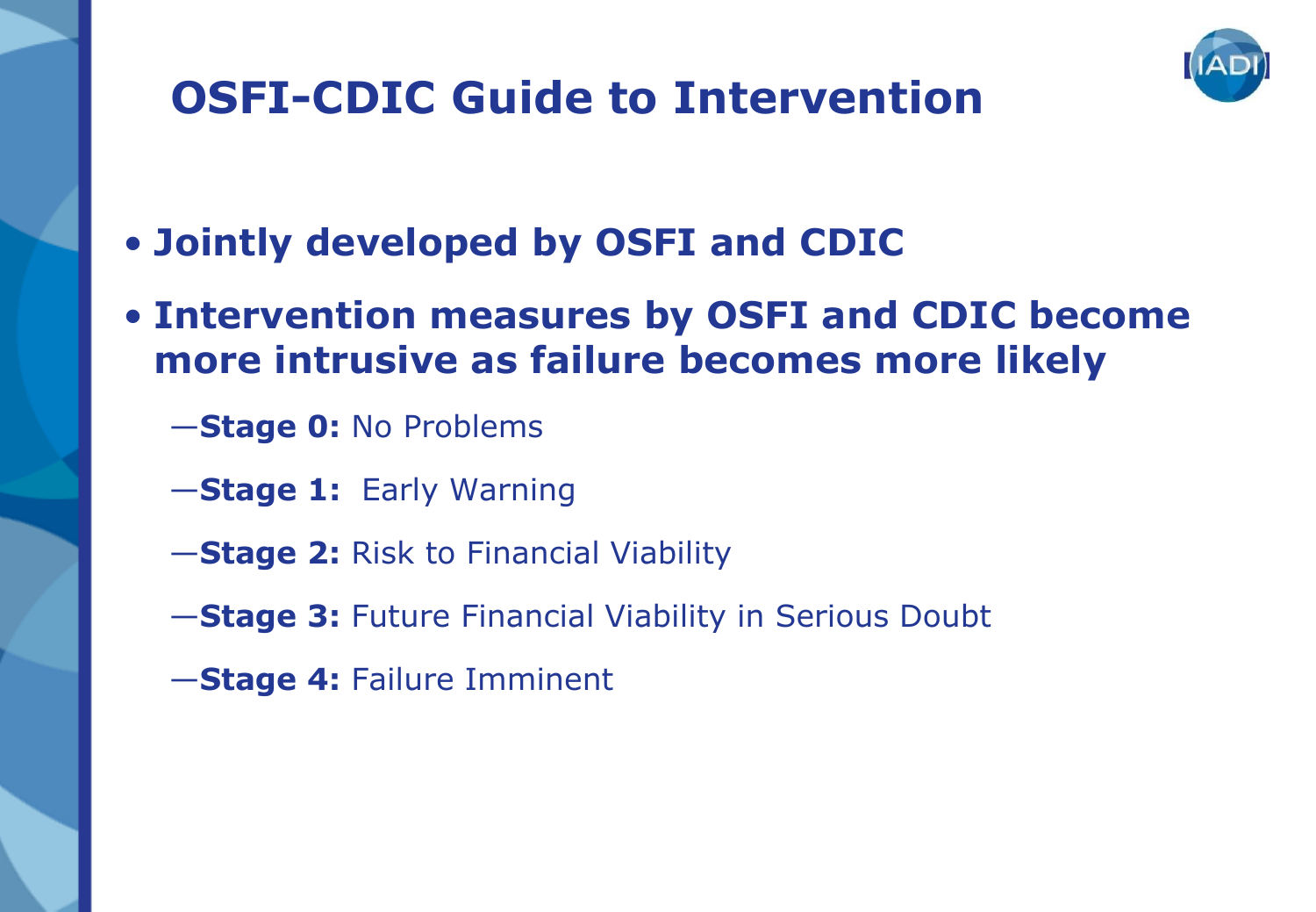### **CDIC DSIB resolution framework & objectives**

**Resolution Planning for DSIBs Preparedness and Preparedness and** 

**Coordination**

- Ensure banks are resolvable
- Develop and maintain resolution plans
- Conduct resolvability assessments
- Identify bank-specific resolution challenges and propose actions to address impediments to resolution and implementation
- Host resolution-focused Crisis Management Groups (CMGs)
- Domestic & international outreach.
- Work with stakeholders (including Financial Market Infrastructures) on coordinated processes
- Internal preparedness
- Conduct tabletop and simulation exercises

19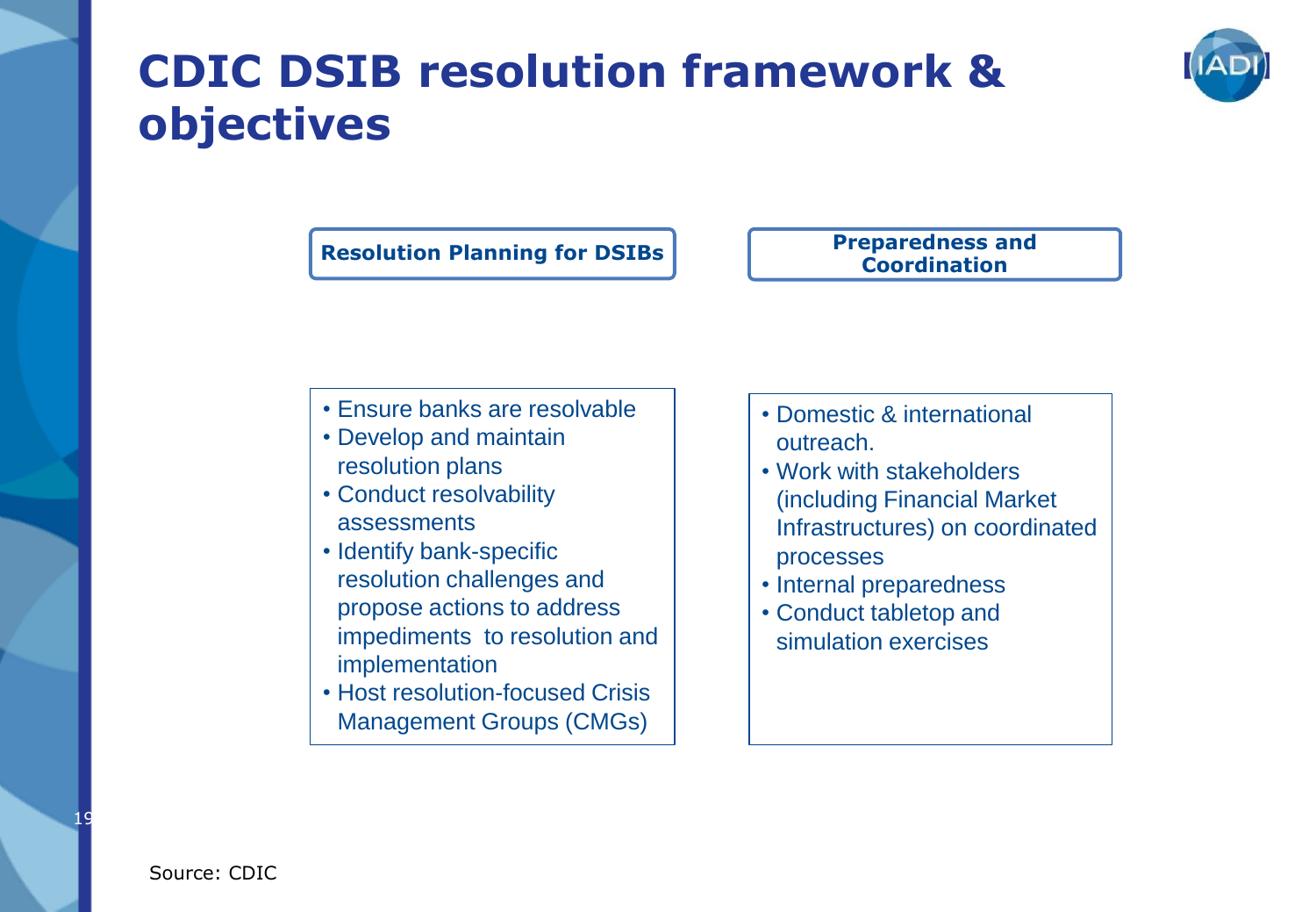### **Funding**



- **Ex-ante system with differential premiums assessed on total insured deposits:** 
	- —C\$ 792 billion in insured deposits (2019).
	- —C\$ 645 million in premiums collected (2019).
- **Operating expenses of C\$ 43 million for 143 authorised employees**
- **Provision for loss and surplus of C\$ 5.0 billion:**
	- —59 basis points of insured deposits with a target of 100 bp.
- **Back-up liquidity borrowing authority:** 
	- —Authorized to borrow C\$ 23 billion from government and/or markets.
- **Bank of Canada Emergency Liquidity Assistance:** 
	- —Temporary short-term liquidity support in recovery and resolution (limited by available collatoral)

#### • **Parliamentary appropriations**

Source: Canada Deposit Insurance Corporation Annual Report: 2018/19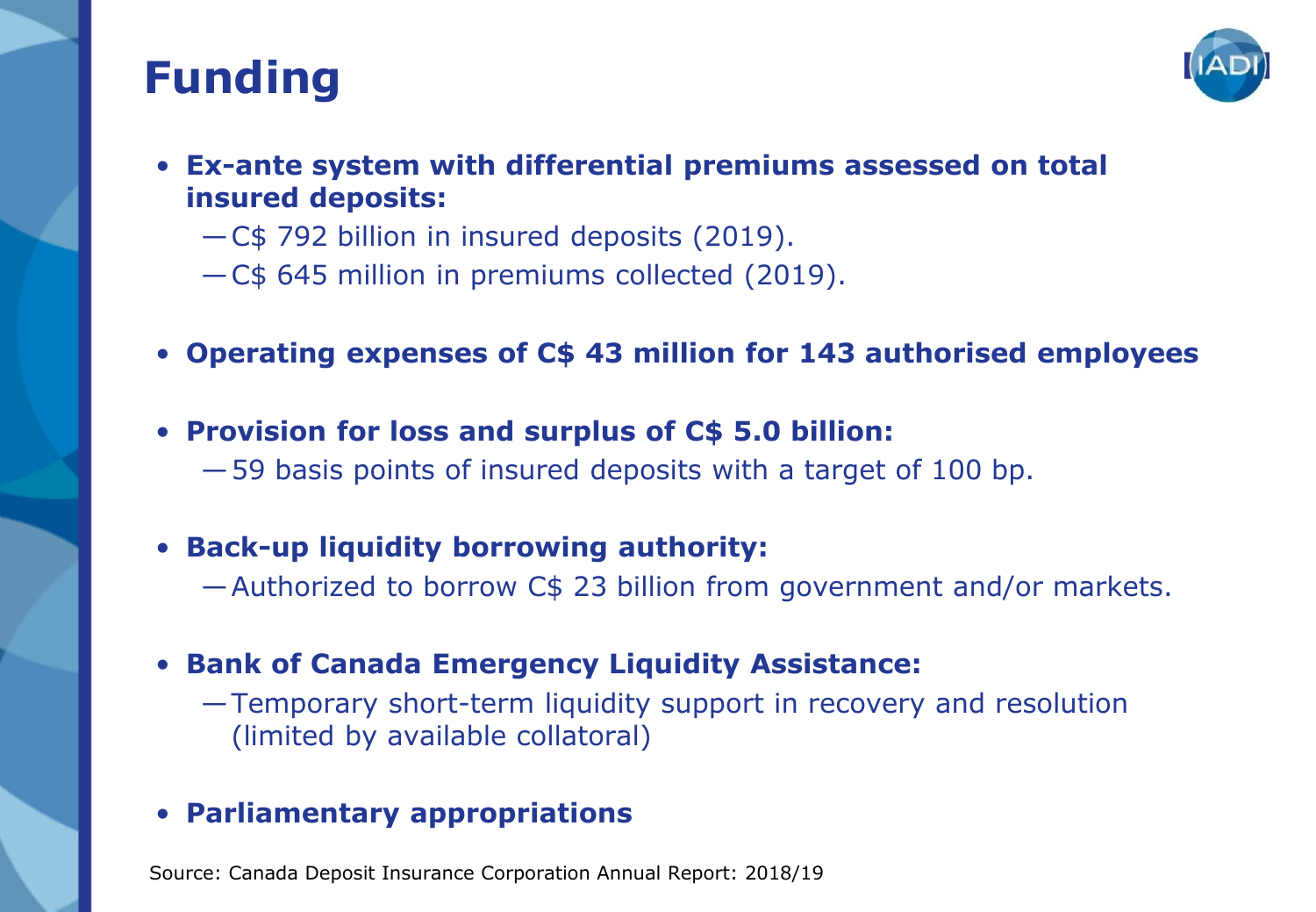### **CDIC Differential Premium System**



| <b>Criteria or Factors</b>                                                               |                                        |     |                                                     |     | <b>Maximum Score</b>      |                                      |    |
|------------------------------------------------------------------------------------------|----------------------------------------|-----|-----------------------------------------------------|-----|---------------------------|--------------------------------------|----|
|                                                                                          | <b>Quantitative:</b>                   |     |                                                     |     |                           |                                      |    |
|                                                                                          |                                        |     | 1.1 Capital Adequacy - Leverage Ratio               |     |                           |                                      | 10 |
|                                                                                          |                                        |     | 1.3 Capital Adequacy - Tier 1 Capital Ratio         |     |                           |                                      | 10 |
|                                                                                          | 2. Return on Risk-Weighted Assets      |     |                                                     |     |                           |                                      | 5  |
|                                                                                          | 3. Mean Adjusted Net Income Volatility |     |                                                     |     | 5                         |                                      |    |
|                                                                                          | 4. Stress-Tested Net Income            |     |                                                     |     |                           |                                      | 5  |
|                                                                                          | 5. Efficiency Ratio                    |     |                                                     |     |                           |                                      | 5  |
|                                                                                          |                                        |     | 6. Net Impaired Assets to Total Capital             |     |                           |                                      | 5  |
|                                                                                          |                                        |     | 7. Three-Year Moving Average Asset Growth           |     |                           |                                      | 5  |
|                                                                                          |                                        |     | 8. Real Estate Asset Concentration (Non-DSIBs only) |     |                           |                                      | 5  |
|                                                                                          |                                        |     | 8-1. Asset Encumbrance Measure (DSIBs only)         |     |                           |                                      | 5  |
|                                                                                          |                                        |     | 9. Aggregate Commercial Loan Concentration Ratio    |     |                           |                                      | 5  |
|                                                                                          |                                        |     |                                                     |     |                           | <b>Sub-total: Quantitative Score</b> | 60 |
| <b>Qualitative:</b>                                                                      |                                        |     |                                                     |     |                           |                                      |    |
| Examiner's Rating (ER) is the rating assigned by the examiner of the                     |                                        |     |                                                     |     | 35                        |                                      |    |
| member as of April 30 of the filing year, as follows.                                    |                                        |     |                                                     |     |                           |                                      |    |
|                                                                                          | Composite<br><b>Risk Rating</b>        |     | <b>Stage Rating</b>                                 |     | <b>Examiner</b><br>Rating | <b>DP</b> Score                      |    |
|                                                                                          | Low                                    |     | + None                                              | $=$ | 1                         | 35 points (max)                      |    |
|                                                                                          | Moderate                               |     | + None                                              | $=$ | $\overline{2}$            | 31 points                            |    |
|                                                                                          | Moderate                               | $+$ | Staged                                              | $=$ | 3                         | 21 points                            |    |
|                                                                                          | Above                                  |     | + Whether staged or                                 | $=$ | $\overline{4}$            | 11 points                            |    |
|                                                                                          | Average                                |     | not                                                 |     |                           |                                      |    |
|                                                                                          | High                                   |     | + Whether staged or                                 | $=$ | 5                         | 0 points                             |    |
|                                                                                          |                                        |     | not                                                 |     |                           |                                      |    |
| Other Information about circumstances that represent a threat to or                      |                                        |     |                                                     |     |                           |                                      |    |
| compromise the safety, soundness, financial condition or viability of the<br>institution |                                        |     |                                                     | 5.  |                           |                                      |    |
| <b>Sub-total: Qualitative Score</b>                                                      |                                        |     |                                                     | 40  |                           |                                      |    |
| <b>Total Score</b>                                                                       |                                        |     |                                                     | 100 |                           |                                      |    |

| Score                | <b>Premium Category</b> | <b>Premium Rates</b><br>(Basis Points) |
|----------------------|-------------------------|----------------------------------------|
| $\geq 80$            |                         | 7.5                                    |
| $\geq 65$ and $< 80$ |                         | 15.0                                   |
| $\geq$ 50 and $<$ 65 |                         | 30.0                                   |
| - 50                 |                         | 33.3                                   |

Source: IADI Research Paper on Evaluating Differential Deposit Insurance Premium Systems (2018) and CDIC Annual Report: 2018/19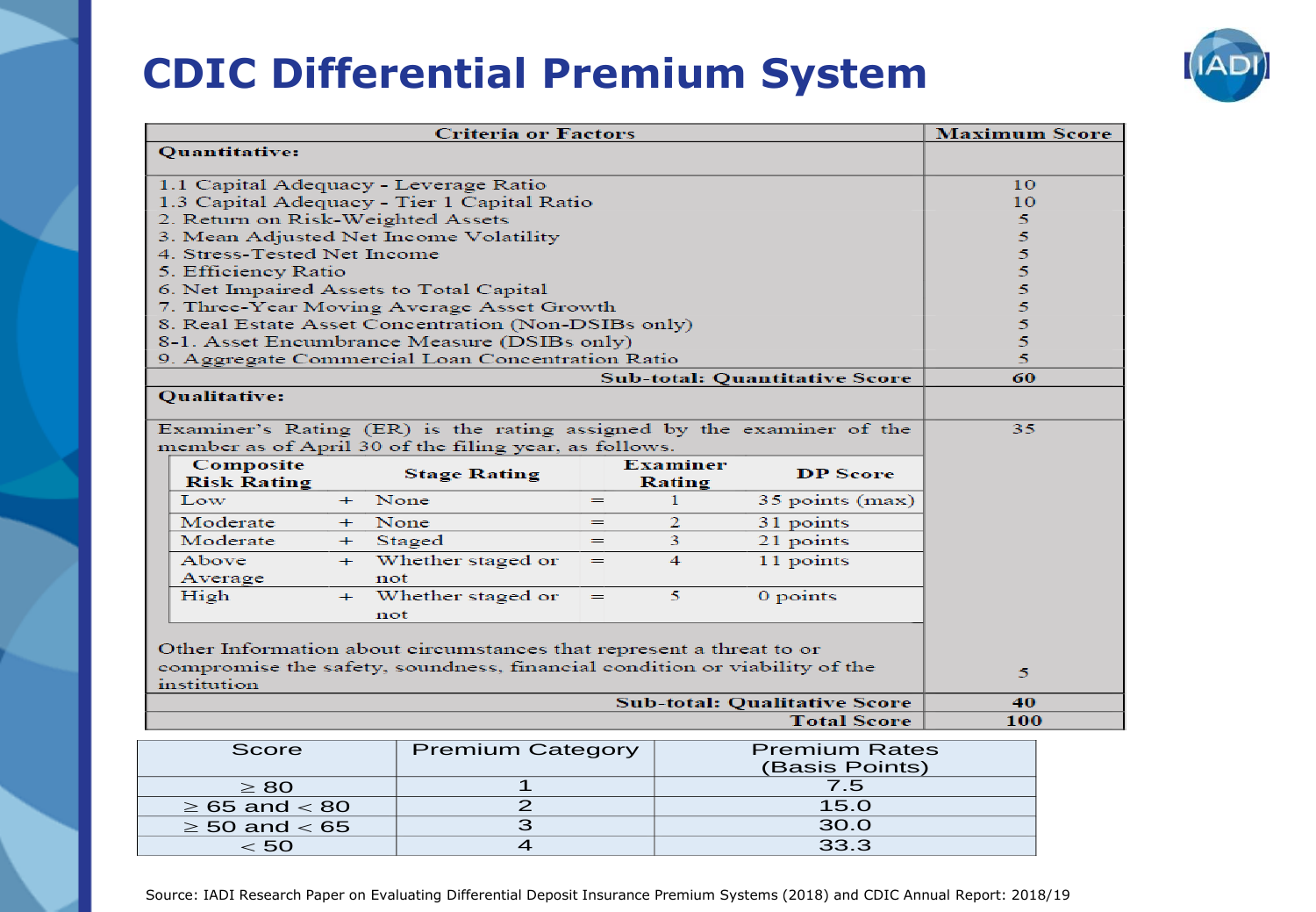### **Some key Success factors for loss minimisers**



- 1) Clearly defined mandate, powers and loss minimization objective.
- 2) Very high level of informational sharing and coordination with other financial safety-net participants domestically -- and where applicable, cross-border deposit insurers/resolution authorities.
- 3) Ability to conduct risk assessment for its membership (off-site and/or onsite).
- 4) Contingency planning, crisis preparedness and crisis management framework in-place with deep involvement of the deposit insurer.
- 5) Wide range of resolution tools (e.g. payout, assisted transactions, bridge institutions etc).
- 6) Access to sufficient funding (including emergency liquidity support).
- 7) Operational independence.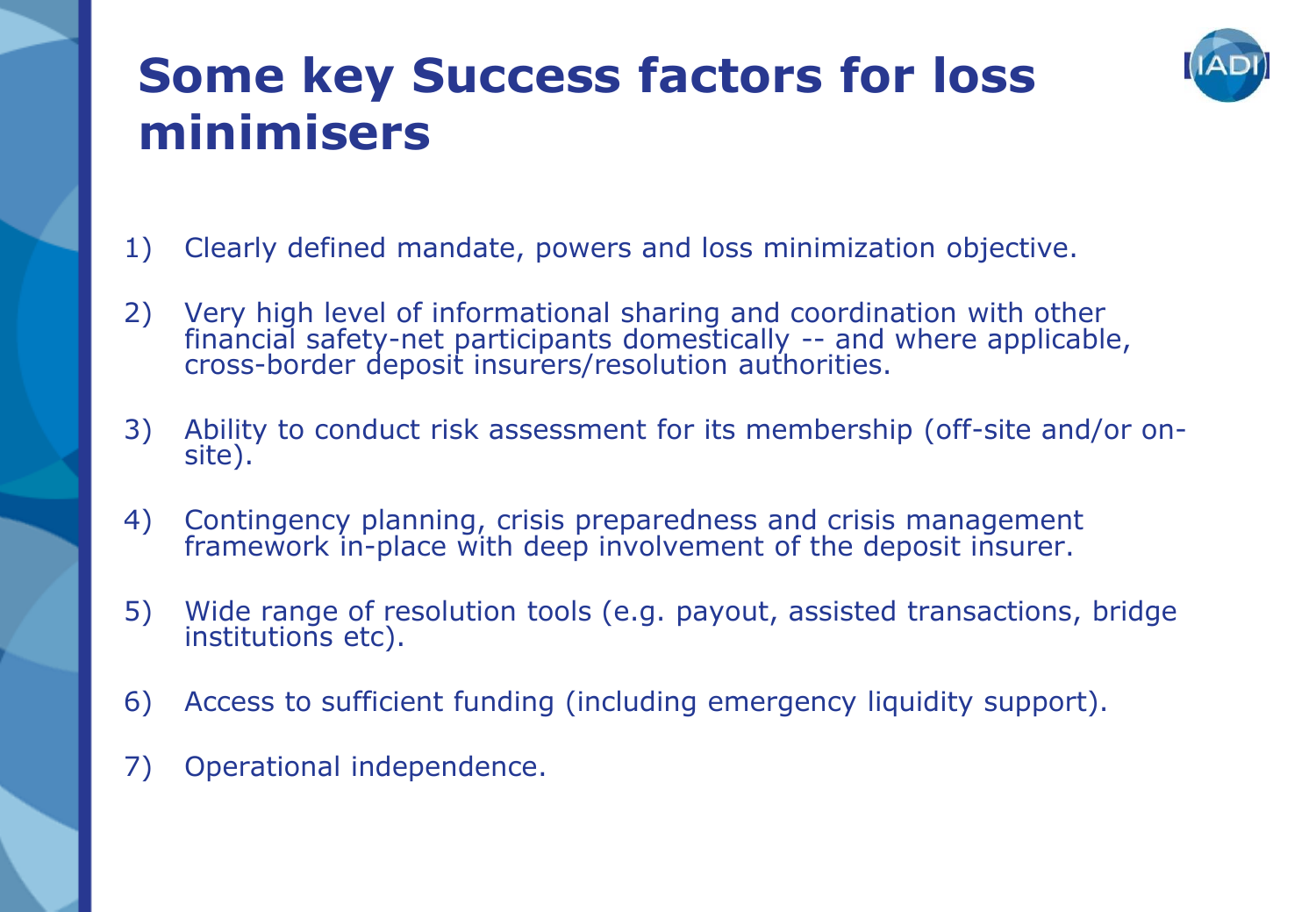

# THANK YOU FOR YOUR ATTENTION

#### **David Walker Secretary General**

**International Association of Deposit Insurers** c/o Bank for International Settlements Centralbahnplatz 2, CH 4002 Basel, Switzerland

**E-mail: David.Walker@iadi.org**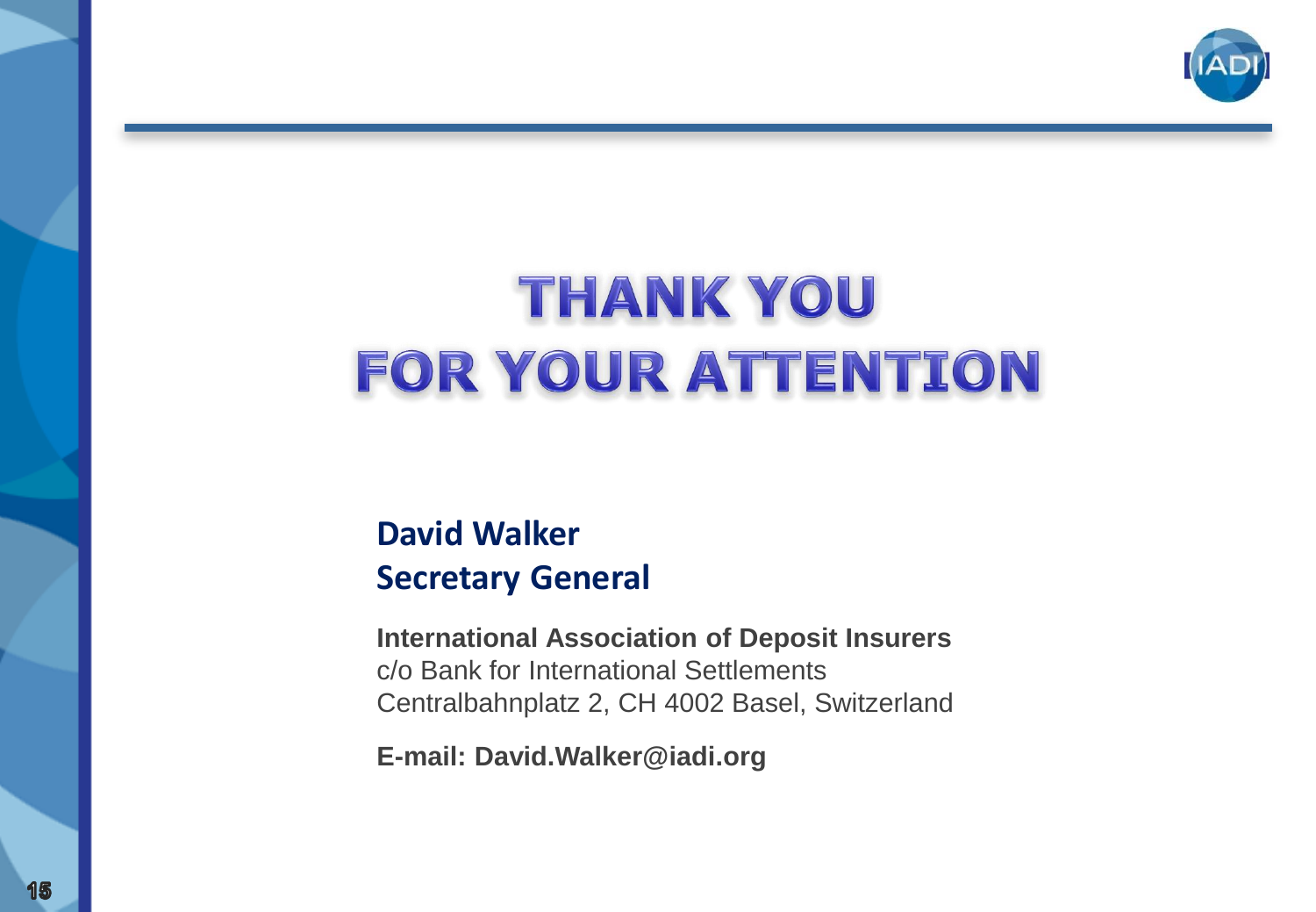

## ANNEX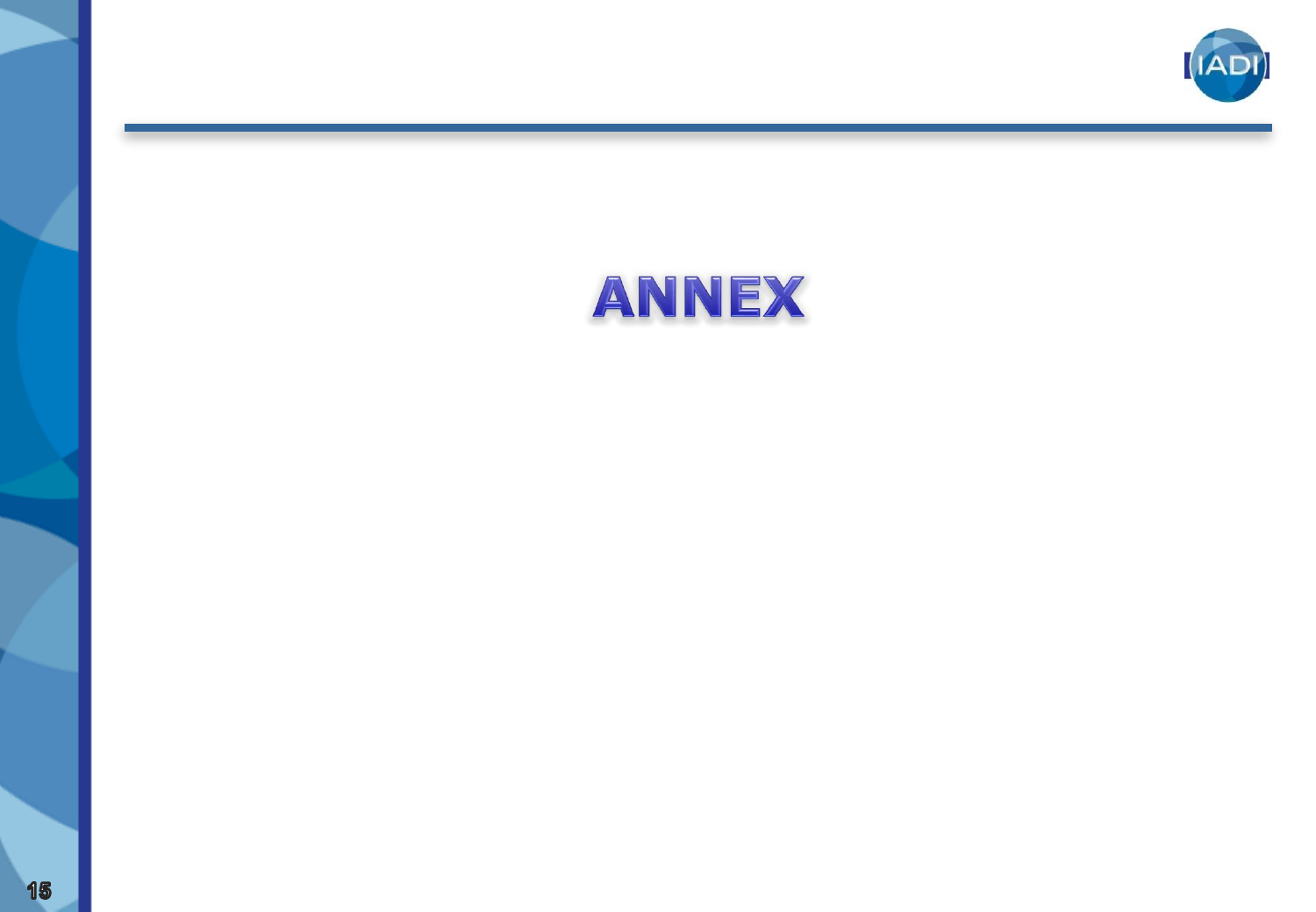### **Guide to Intervention in Detail**

- Stage 0 No problem
- Stage  $1$  Early Warning
	- Deficiency in policies or procedures
	- Believed to be remedial.
- Stage 2 risk to financial viability or solvency
	- Situation could deteriorate into serious problems if not addressed promptly.
- →**Normal risk assessment and supervisory procedures by OSFI and CDIC**
- →**OSFI's examination report to CDIC identifies issues requiring remedial measures. OSFI and CDIC coordinate remedial measures – e.g. possible use of undertakings.**
- →**OSFI/CDIC coordinate communications with FI. Monthly reporting by OSFI to CDIC. Contingency planning . Possible use of premium surcharge etc.**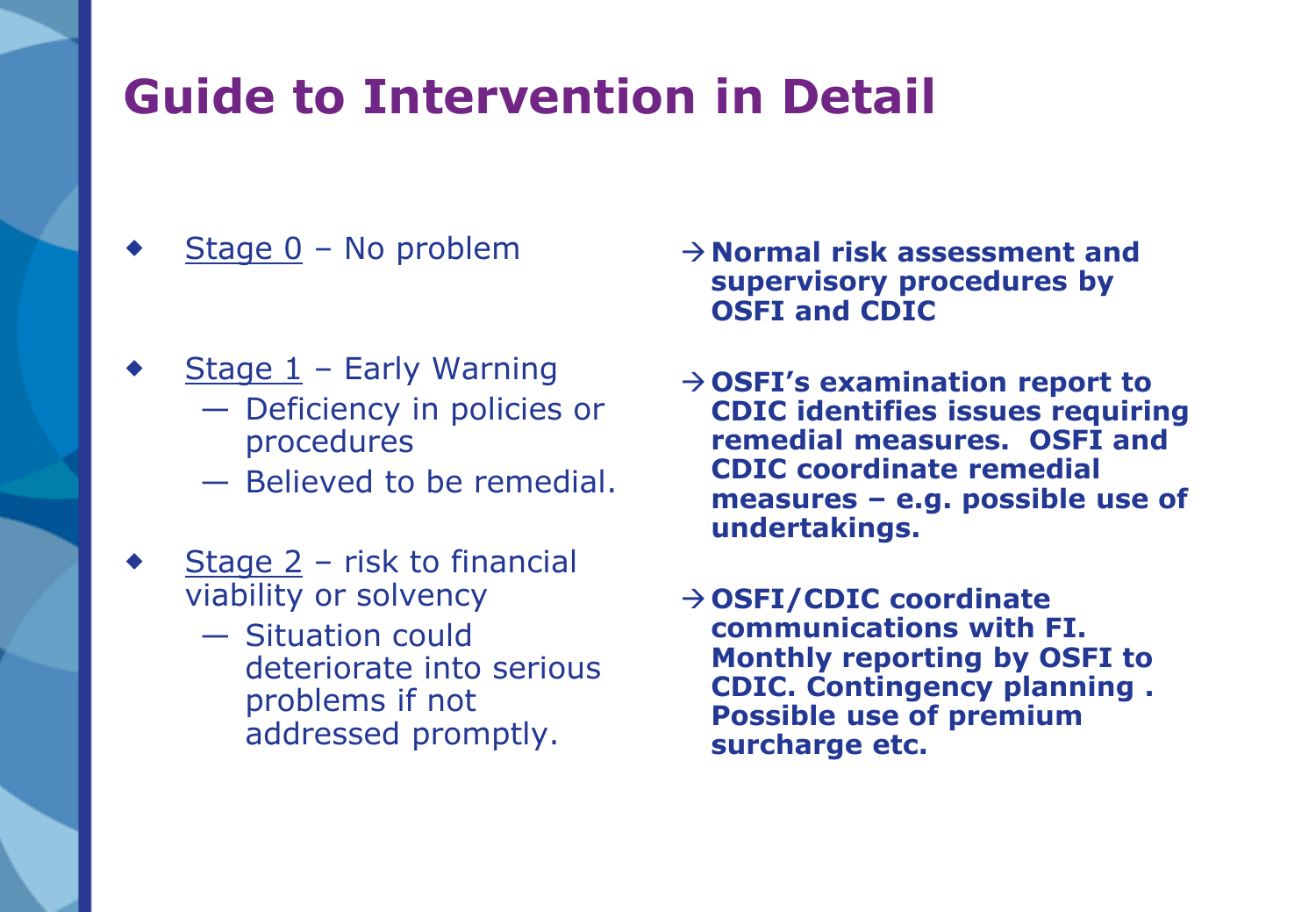### **Guide to Intervention in Detail**

- Stage 3 future viability in serious doubt
	- Problems pose a material threat to future financial viability or solvency.
- Stage  $4$  non-viability or insolvency imminent
	- Severe financial difficulties resulting in failure to meet regulatory capital and surplus requirements
- → **Inform FI management, board and auditor of problems. Initiate special examination and preparatory exams. P&A/FIRP transactions explored. Section 30 process typically initiated (leading to termination).**
- → **Frequent meetings with mgmt and board of FI to exert pressure for final resolution. Notification to regulatory agencies. Terminate/cancel deposit insurance begun. Seek Winding-Up order.**